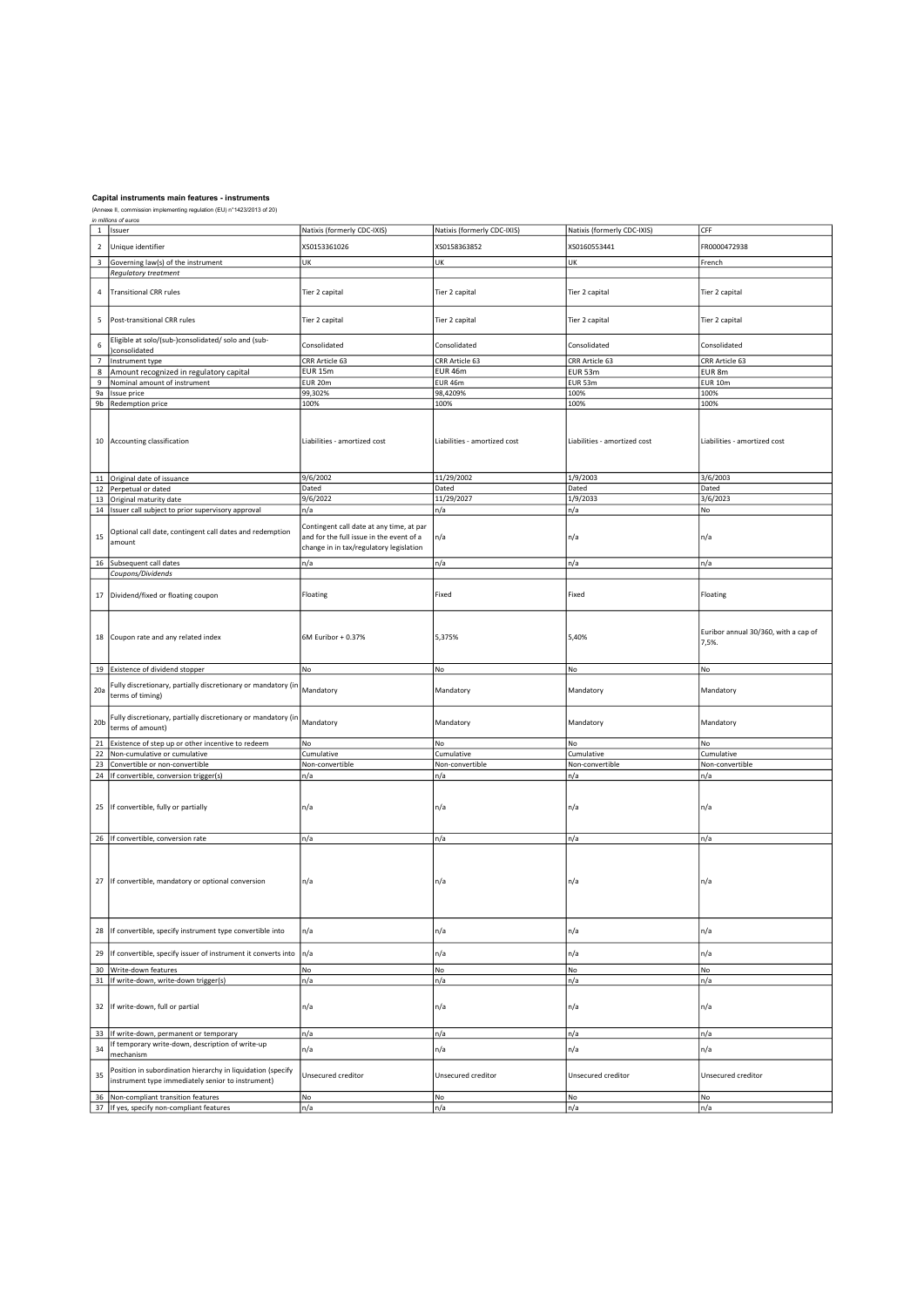| in millions of euros     |                                                                                |                              |                                          |                                 |                                      |
|--------------------------|--------------------------------------------------------------------------------|------------------------------|------------------------------------------|---------------------------------|--------------------------------------|
|                          | 1 Issuer                                                                       | Natixis (formerly CDC-IXIS)  | Natixis                                  | Natixis                         | <b>BPCE (formerly CNCE)</b>          |
| $\mathbf 2$              | Unique identifier                                                              | XS0160553441                 | FR0010405894                             | XS0301168281                    | FR0010712935                         |
|                          |                                                                                |                              |                                          |                                 |                                      |
| $\overline{\mathbf{3}}$  | Governing law(s) of the instrument                                             | UK                           | French                                   | UK                              | French                               |
|                          | Regulatory treatment                                                           |                              |                                          |                                 |                                      |
|                          |                                                                                |                              |                                          |                                 |                                      |
| 4                        | <b>Transitional CRR rules</b>                                                  | Tier 2 capital               | Tier 2 capital                           | Tier 2 capital                  | Tier 2 capital                       |
|                          |                                                                                |                              |                                          |                                 |                                      |
|                          |                                                                                |                              |                                          |                                 |                                      |
| 5                        | Post-transitional CRR rules                                                    | Tier 2 capital               | Tier 2 capital                           | Tier 2 capital                  | Tier 2 capital                       |
|                          |                                                                                |                              |                                          |                                 |                                      |
| 6                        | Eligible at solo/(sub-)consolidated/ solo and (sub-                            | Consolidated                 | Consolidated                             | Consolidated                    | Consolidated                         |
|                          | )consolidated                                                                  |                              |                                          |                                 |                                      |
| $\overline{\phantom{a}}$ | Instrument type                                                                | CRR Article 63               | CRR Article 63                           | CRR Article 63                  | CRR Article 63                       |
| 8                        | Amount recognized in regulatory capital                                        | EUR 7m                       | <b>EUR 294m</b>                          | <b>EUR 71m</b>                  | <b>EUR 13m</b>                       |
| 9 <sup>1</sup>           | Nominal amount of instrument                                                   | EUR 7m                       | <b>EUR 500m</b>                          | <b>EUR 100m</b>                 | <b>EUR 546m</b>                      |
|                          | 9a   Issue price                                                               | 100%                         | 100%                                     | 100,000%                        | 100,913%                             |
|                          | 9b Redemption price                                                            | 100%                         | 100%                                     | 100%                            | n/a                                  |
|                          |                                                                                |                              |                                          |                                 |                                      |
|                          |                                                                                |                              |                                          |                                 |                                      |
|                          |                                                                                |                              |                                          |                                 |                                      |
|                          | 10 Accounting classification                                                   | Liabilities - amortized cost | Liabilities - amortized cost             | Liabilities - fair value option | Liabilities - amortized cost         |
|                          |                                                                                |                              |                                          |                                 |                                      |
|                          |                                                                                |                              |                                          |                                 |                                      |
|                          |                                                                                |                              |                                          |                                 |                                      |
|                          | 11 Original date of issuance                                                   | 4/1/2003                     | 12/15/2006                               | 5/31/2007                       | 2/13/2009                            |
|                          | 12 Perpetual or dated                                                          | Dated                        | Dated                                    | Dated                           | Dated                                |
|                          | 13 Original maturity date                                                      | 1/9/2033                     | 12/15/2021                               | 5/31/2022                       | 2/13/2019                            |
|                          | 14 Issuer call subject to prior supervisory approval                           | n/a                          | n/a                                      | n/a                             | No                                   |
|                          |                                                                                |                              |                                          |                                 |                                      |
|                          | Optional call date, contingent call dates and redemption                       |                              | Contingent call date at any time, at par |                                 |                                      |
| 15                       | amount                                                                         | n/a                          | and for the full issue in the event of a | n/a                             | n/a                                  |
|                          |                                                                                |                              | change in tax legislation                |                                 |                                      |
|                          | 16 Subsequent call dates                                                       | n/a                          | n/a                                      | n/a                             | n/a                                  |
|                          | Coupons/Dividends                                                              |                              |                                          |                                 |                                      |
|                          |                                                                                |                              |                                          |                                 |                                      |
|                          | Dividend/fixed or floating coupon                                              | Fixed                        | Floating                                 | Floating                        | Fixed                                |
| 17                       |                                                                                |                              |                                          |                                 |                                      |
|                          |                                                                                |                              |                                          |                                 |                                      |
|                          |                                                                                |                              |                                          |                                 |                                      |
|                          |                                                                                |                              |                                          |                                 |                                      |
|                          | 18 Coupon rate and any related index                                           | 5,40%                        | 10y CMS                                  | 10y CMS                         | 5,75%                                |
|                          |                                                                                |                              |                                          |                                 |                                      |
|                          |                                                                                |                              |                                          |                                 |                                      |
|                          |                                                                                |                              |                                          |                                 |                                      |
|                          | 19 Existence of dividend stopper                                               | No                           | No                                       | No                              | No                                   |
|                          |                                                                                |                              |                                          |                                 |                                      |
| 20a                      | Fully discretionary, partially discretionary or mandatory (in                  | Mandatory                    | Mandatory                                | Mandatory                       | Mandatory                            |
|                          | terms of timing)                                                               |                              |                                          |                                 |                                      |
|                          |                                                                                |                              |                                          |                                 |                                      |
| 20 <sub>b</sub>          | Fully discretionary, partially discretionary or mandatory (in                  |                              |                                          |                                 |                                      |
|                          | terms of amount)                                                               | Mandatory                    | Mandatory                                | Mandatory                       | Mandatory                            |
|                          |                                                                                |                              |                                          |                                 |                                      |
|                          | 21 Existence of step up or other incentive to redeem                           | No                           | No                                       | No                              | No                                   |
|                          | 22 Non-cumulative or cumulative                                                | Cumulative                   | Cumulative                               | Cumulative                      | Cumulative                           |
|                          | 23 Convertible or non-convertible                                              | Non-convertible              | Non-convertible                          | Non-convertible                 | Non-convertible                      |
|                          | 24   If convertible, conversion trigger(s)                                     | n/a                          | n/a                                      | n/a                             | n/a                                  |
|                          |                                                                                |                              |                                          |                                 |                                      |
|                          |                                                                                |                              |                                          |                                 |                                      |
|                          | 25 If convertible, fully or partially                                          | n/a                          | n/a                                      | n/a                             | n/a                                  |
|                          |                                                                                |                              |                                          |                                 |                                      |
|                          |                                                                                |                              |                                          |                                 |                                      |
|                          | 26 If convertible, conversion rate                                             | n/a                          | n/a                                      | n/a                             | n/a                                  |
|                          |                                                                                |                              |                                          |                                 |                                      |
|                          |                                                                                |                              |                                          |                                 |                                      |
|                          |                                                                                |                              |                                          |                                 |                                      |
| 27                       | If convertible, mandatory or optional conversion                               | n/a                          | n/a                                      | n/a                             | n/a                                  |
|                          |                                                                                |                              |                                          |                                 |                                      |
|                          |                                                                                |                              |                                          |                                 |                                      |
|                          |                                                                                |                              |                                          |                                 |                                      |
|                          |                                                                                |                              |                                          |                                 |                                      |
| 28                       | If convertible, specify instrument type convertible into                       | n/a                          | n/a                                      | n/a                             | n/a                                  |
|                          |                                                                                |                              |                                          |                                 |                                      |
| 29                       |                                                                                | n/a                          |                                          |                                 |                                      |
|                          | If convertible, specify issuer of instrument it converts into                  |                              | n/a                                      | n/a                             | n/a                                  |
| 30                       | Write-down features                                                            | No                           | No                                       | No                              | No                                   |
|                          | 31   If write-down, write-down trigger(s)                                      | n/a                          | n/a                                      | n/a                             | n/a                                  |
|                          |                                                                                |                              |                                          |                                 |                                      |
|                          |                                                                                |                              |                                          |                                 |                                      |
| 32                       | If write-down, full or partial                                                 | n/a                          | n/a                                      | n/a                             | n/a                                  |
|                          |                                                                                |                              |                                          |                                 |                                      |
|                          |                                                                                |                              |                                          |                                 |                                      |
| 33                       | If write-down, permanent or temporary                                          | n/a                          | n/a                                      | n/a                             | n/a                                  |
| 34                       | If temporary write-down, description of write-up                               | n/a                          | n/a                                      | n/a                             | n/a                                  |
|                          | mechanism                                                                      |                              |                                          |                                 |                                      |
|                          | Position in subordination hierarchy in liquidation (specify                    |                              |                                          |                                 | Instrument principal subordinated to |
| 35                       | instrument type immediately senior to instrument)                              | Unsecured creditor           | Unsecured creditor                       | Unsecured creditor              | unsubordinated instruments           |
|                          |                                                                                |                              |                                          |                                 |                                      |
| 36                       | Non-compliant transition features<br>37 If yes, specify non-compliant features | No<br>n/a                    | No<br>n/a                                | No<br>n/a                       | No<br>n/a                            |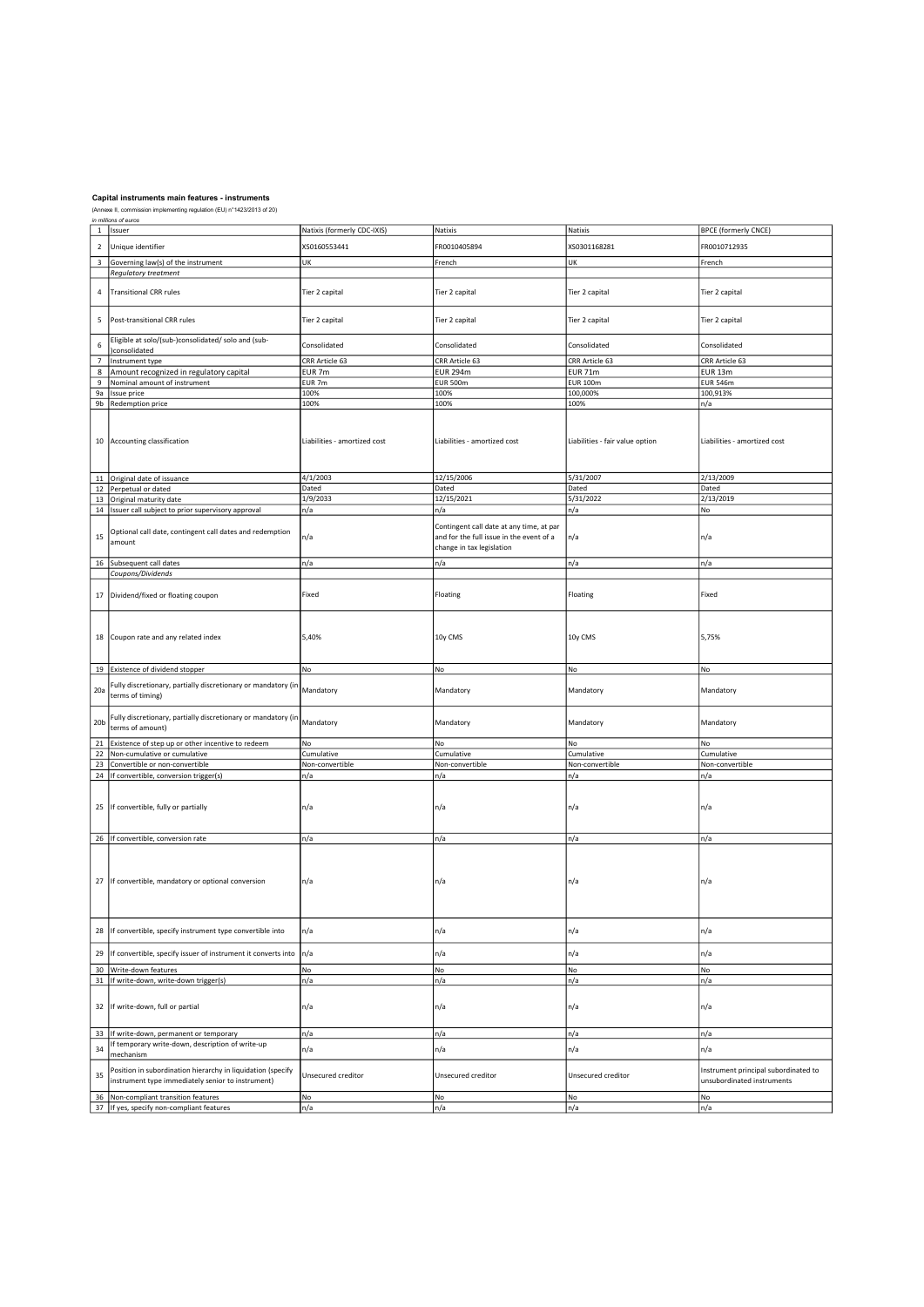| $\mathbf 1$               | Issuer                                                        | <b>BPCE</b>                          | <b>BPCE</b>                          | <b>BPCE</b>                          | <b>BPCE</b>                          |
|---------------------------|---------------------------------------------------------------|--------------------------------------|--------------------------------------|--------------------------------------|--------------------------------------|
|                           |                                                               |                                      | 144A: US05578QAA13 / Reg S:          | 144A: US05578QAB95 / Reg S:          |                                      |
| $\overline{2}$            | Unique identifier                                             | FR0011538222                         |                                      |                                      | FR0011855287                         |
|                           |                                                               |                                      | US05578UAA25                         | US05578UAB08                         |                                      |
| $\ensuremath{\mathsf{3}}$ | Governing law(s) of the instrument                            | French                               | New York State                       | New York State                       | French                               |
|                           |                                                               |                                      |                                      |                                      |                                      |
|                           | Regulatory treatment                                          |                                      |                                      |                                      |                                      |
|                           |                                                               |                                      |                                      |                                      |                                      |
| 4                         | <b>Transitional CRR rules</b>                                 | Tier 2 capital                       | Tier 2 capital                       | Tier 2 capital                       | Tier 2 capital                       |
|                           |                                                               |                                      |                                      |                                      |                                      |
|                           |                                                               |                                      |                                      |                                      |                                      |
|                           |                                                               |                                      |                                      |                                      |                                      |
| 5                         | Post-transitional CRR rules                                   | Tier 2 capital                       | Tier 2 capital                       | Tier 2 capital                       | Tier 2 capital                       |
|                           |                                                               |                                      |                                      |                                      |                                      |
|                           |                                                               |                                      |                                      |                                      |                                      |
| $\boldsymbol{6}$          | Eligible at solo/(sub-)consolidated/ solo and (sub-           | Consolidated                         | Consolidated                         | Consolidated                         | Consolidated                         |
|                           | )consolidated                                                 |                                      |                                      |                                      |                                      |
| $\overline{\phantom{a}}$  | Instrument type                                               | CRR Article 63                       | CRR Article 63                       | CRR Article 63                       | CRR Article 63                       |
|                           |                                                               |                                      |                                      |                                      |                                      |
| 8                         | Amount recognized in regulatory capital                       | EUR 0,910m                           | EUR 1,262m                           | EUR 1,312m                           | <b>EUR 835m</b>                      |
| 9                         | Nominal amount of instrument                                  | EUR 1,000m                           | USD 1,500m                           | USD 1,500m                           | GBP 750m                             |
|                           |                                                               | 100,000%                             | 100%                                 | 99,815%                              | 100%                                 |
| 9a                        | Issue price                                                   |                                      |                                      |                                      |                                      |
|                           | 9b Redemption price                                           | n/a                                  | n/a                                  | n/a                                  | n/a                                  |
|                           |                                                               |                                      |                                      |                                      |                                      |
|                           |                                                               |                                      |                                      |                                      |                                      |
|                           |                                                               |                                      |                                      |                                      |                                      |
|                           |                                                               |                                      |                                      |                                      |                                      |
|                           | 10 Accounting classification                                  | Liabilities - amortized cost         | Liabilities - amortized cost         | Liabilities - amortized cost         | Liabilities - amortized cost         |
|                           |                                                               |                                      |                                      |                                      |                                      |
|                           |                                                               |                                      |                                      |                                      |                                      |
|                           |                                                               |                                      |                                      |                                      |                                      |
|                           |                                                               | 7/18/2013                            | 10/22/2013                           | 1/21/2014                            | 4/16/2014                            |
|                           | 11 Original date of issuance                                  |                                      |                                      |                                      |                                      |
|                           | 12 Perpetual or dated                                         | Dated                                | Dated                                | Dated                                | Dated                                |
|                           | 13 Original maturity date                                     | 7/18/2023                            | 10/22/2023                           | 7/21/2024                            | 4/16/2029                            |
|                           |                                                               |                                      |                                      |                                      |                                      |
|                           | 14 Issuer call subject to prior supervisory approval          | No                                   | No                                   | No                                   | No                                   |
|                           |                                                               |                                      |                                      |                                      |                                      |
|                           |                                                               |                                      |                                      |                                      |                                      |
| 15                        | Optional call date, contingent call dates and redemption      | n/a                                  | n/a                                  | n/a                                  | n/a                                  |
|                           | amount                                                        |                                      |                                      |                                      |                                      |
|                           |                                                               |                                      |                                      |                                      |                                      |
|                           |                                                               |                                      |                                      |                                      |                                      |
|                           | 16 Subsequent call dates                                      | n/a                                  | n/a                                  | n/a                                  | n/a                                  |
|                           | Coupons/Dividends                                             |                                      |                                      |                                      |                                      |
|                           |                                                               |                                      |                                      |                                      |                                      |
|                           |                                                               |                                      |                                      |                                      |                                      |
|                           | 17 Dividend/fixed or floating coupon                          | Fixed                                | Fixed                                | Fixed                                | Fixed                                |
|                           |                                                               |                                      |                                      |                                      |                                      |
|                           |                                                               |                                      |                                      |                                      |                                      |
|                           |                                                               |                                      |                                      |                                      |                                      |
|                           |                                                               |                                      |                                      |                                      |                                      |
|                           |                                                               |                                      |                                      |                                      |                                      |
|                           | 18 Coupon rate and any related index                          | 4,625%                               | 5,70%                                | 5,15%                                | 5,15%                                |
|                           |                                                               |                                      |                                      |                                      |                                      |
|                           |                                                               |                                      |                                      |                                      |                                      |
|                           |                                                               |                                      |                                      |                                      |                                      |
|                           | 19 Existence of dividend stopper                              | No                                   | No                                   | No                                   | No                                   |
|                           |                                                               |                                      |                                      |                                      |                                      |
|                           | Fully discretionary, partially discretionary or mandatory (in | Mandatory                            | Mandatory                            | Mandatory                            | Mandatory                            |
|                           |                                                               |                                      |                                      |                                      |                                      |
| 20a                       |                                                               |                                      |                                      |                                      |                                      |
|                           | terms of timing)                                              |                                      |                                      |                                      |                                      |
|                           |                                                               |                                      |                                      |                                      |                                      |
|                           |                                                               |                                      |                                      |                                      |                                      |
| 20 <sub>b</sub>           | Fully discretionary, partially discretionary or mandatory (in | Mandatory                            | Mandatory                            | Mandatory                            | Mandatory                            |
|                           | terms of amount)                                              |                                      |                                      |                                      |                                      |
|                           |                                                               |                                      |                                      |                                      |                                      |
| 21                        | Existence of step up or other incentive to redeem             | No                                   | No                                   | No                                   | No                                   |
|                           | 22 Non-cumulative or cumulative                               | Cumulative                           | Cumulative                           | Cumulative                           | Cumulative                           |
|                           |                                                               |                                      |                                      |                                      |                                      |
|                           | 23 Convertible or non-convertible                             | Non-convertible                      | Non-convertible                      | Non-convertible                      | Non-convertible                      |
|                           | 24 If convertible, conversion trigger(s)                      | n/a                                  | n/a                                  | n/a                                  | n/a                                  |
|                           |                                                               |                                      |                                      |                                      |                                      |
|                           |                                                               |                                      |                                      |                                      |                                      |
|                           |                                                               |                                      |                                      |                                      |                                      |
|                           | 25   If convertible, fully or partially                       | n/a                                  | n/a                                  | n/a                                  | n/a                                  |
|                           |                                                               |                                      |                                      |                                      |                                      |
|                           |                                                               |                                      |                                      |                                      |                                      |
|                           |                                                               |                                      |                                      |                                      |                                      |
|                           | 26 If convertible, conversion rate                            | n/a                                  | n/a                                  | n/a                                  | n/a                                  |
|                           |                                                               |                                      |                                      |                                      |                                      |
|                           |                                                               |                                      |                                      |                                      |                                      |
|                           |                                                               |                                      |                                      |                                      |                                      |
|                           |                                                               |                                      |                                      |                                      |                                      |
|                           | 27 If convertible, mandatory or optional conversion           |                                      |                                      |                                      |                                      |
|                           |                                                               | n/a                                  | n/a                                  | n/a                                  | n/a                                  |
|                           |                                                               |                                      |                                      |                                      |                                      |
|                           |                                                               |                                      |                                      |                                      |                                      |
|                           |                                                               |                                      |                                      |                                      |                                      |
|                           |                                                               |                                      |                                      |                                      |                                      |
|                           |                                                               |                                      |                                      |                                      |                                      |
| 28                        | If convertible, specify instrument type convertible into      | n/a                                  | n/a                                  | n/a                                  | n/a                                  |
|                           |                                                               |                                      |                                      |                                      |                                      |
|                           |                                                               |                                      |                                      |                                      |                                      |
| 29                        | If convertible, specify issuer of instrument it converts into | n/a                                  | n/a                                  | n/a                                  | n/a                                  |
|                           |                                                               |                                      |                                      |                                      |                                      |
| 30                        | Write-down features                                           | No                                   | No                                   | No                                   | No                                   |
| 31                        | If write-down, write-down trigger(s)                          | n/a                                  | n/a                                  | n/a                                  | n/a                                  |
|                           |                                                               |                                      |                                      |                                      |                                      |
|                           |                                                               |                                      |                                      |                                      |                                      |
|                           |                                                               |                                      |                                      |                                      |                                      |
|                           | 32 If write-down, full or partial                             | n/a                                  | n/a                                  | n/a                                  | n/a                                  |
|                           |                                                               |                                      |                                      |                                      |                                      |
|                           |                                                               |                                      |                                      |                                      |                                      |
|                           | 33 If write-down, permanent or temporary                      | n/a                                  | n/a                                  | n/a                                  | n/a                                  |
|                           | If temporary write-down, description of write-up              |                                      |                                      |                                      |                                      |
| 34                        |                                                               | n/a                                  | n/a                                  | n/a                                  | n/a                                  |
|                           | mechanism                                                     |                                      |                                      |                                      |                                      |
|                           |                                                               |                                      |                                      |                                      |                                      |
|                           | Position in subordination hierarchy in liquidation (specify   | Instrument principal subordinated to | Instrument principal subordinated to | Instrument principal subordinated to | Instrument principal subordinated to |
| 35                        | instrument type immediately senior to instrument)             | unsubordinated instruments           | unsubordinated instruments           | unsubordinated instruments           | unsubordinated instruments           |
|                           |                                                               |                                      |                                      |                                      |                                      |
| 36                        | Non-compliant transition features                             | No                                   | No                                   | No                                   | No                                   |
|                           | 37 If yes, specify non-compliant features                     | n/a                                  | n/a                                  | n/a                                  | n/a                                  |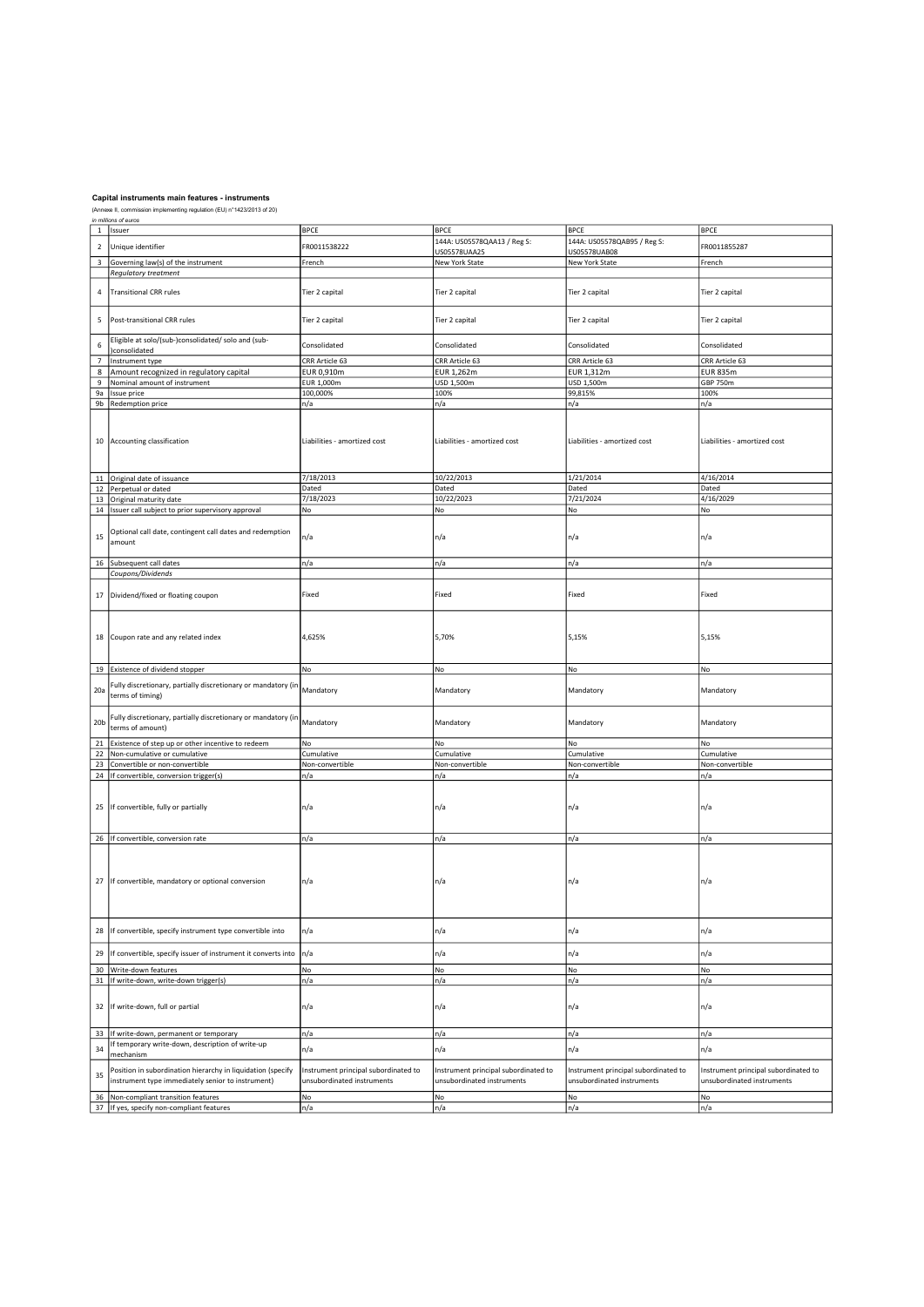|                         | <i>in milions or euros</i><br>1   Issuer                      | <b>BPCE</b>                            | <b>BPCE</b>                         | <b>BPCE</b>                         | <b>BPCE</b>                         |
|-------------------------|---------------------------------------------------------------|----------------------------------------|-------------------------------------|-------------------------------------|-------------------------------------|
|                         |                                                               |                                        |                                     |                                     |                                     |
| $\overline{2}$          | Unique identifier                                             | FR0012018851                           | 144A: US05578QAC78 / Reg S:         | FR0011952621                        | FR0011952647                        |
|                         |                                                               |                                        | US05578UAC80                        |                                     |                                     |
| $\overline{\mathbf{3}}$ | Governing law(s) of the instrument                            | French                                 | New York State                      | French                              | French                              |
|                         |                                                               |                                        |                                     |                                     |                                     |
|                         | <b>Regulatory treatment</b>                                   |                                        |                                     |                                     |                                     |
|                         |                                                               |                                        |                                     |                                     |                                     |
| 4                       | <b>Transitional CRR rules</b>                                 | Tier 2 capital                         | Tier 2 capital                      | Tier 2 capital                      | Tier 2 capital                      |
|                         |                                                               |                                        |                                     |                                     |                                     |
|                         |                                                               |                                        |                                     |                                     |                                     |
| 5                       | Post-transitional CRR rules                                   | Tier 2 capital                         | Tier 2 capital                      | Tier 2 capital                      | Tier 2 capital                      |
|                         |                                                               |                                        |                                     |                                     |                                     |
|                         |                                                               |                                        |                                     |                                     |                                     |
| 6                       | Eligible at solo/(sub-)consolidated/ solo and (sub-           | Consolidated                           | Consolidated                        | Consolidated                        | Consolidated                        |
|                         | )consolidated                                                 |                                        |                                     |                                     |                                     |
| 7                       | Instrument type                                               | CRR Article 63                         | CRR Article 63                      | CRR Article 63                      | CRR Article 63                      |
| 8                       | Amount recognized in regulatory capital                       | EUR 1,000m                             | <b>EUR 700m</b>                     | <b>EUR 350m</b>                     | <b>EUR 525m</b>                     |
|                         |                                                               | EUR 1,000m                             | <b>USD 800m</b>                     | <b>EUR 350m</b>                     | <b>EUR 525m</b>                     |
| 9                       | Nominal amount of instrument                                  |                                        |                                     |                                     |                                     |
| 9a                      | Issue price                                                   | 100%                                   | 99%                                 | 100,520%                            | 100%                                |
|                         | 9b Redemption price                                           | n/a                                    | n/a                                 | n/a                                 | n/a                                 |
|                         |                                                               |                                        |                                     |                                     |                                     |
|                         |                                                               |                                        |                                     |                                     |                                     |
|                         |                                                               |                                        |                                     |                                     |                                     |
|                         | 10 Accounting classification                                  | Liabilities - amortized cost           | Liabilities - amortized cost        | Liabilities - amortized cost        | Liabilities - amortized cost        |
|                         |                                                               |                                        |                                     |                                     |                                     |
|                         |                                                               |                                        |                                     |                                     |                                     |
|                         |                                                               |                                        |                                     |                                     |                                     |
|                         |                                                               |                                        |                                     |                                     |                                     |
|                         | 11 Original date of issuance                                  | 7/8/2014                               | 7/11/2014                           | 7/25/2014                           | 7/25/2014                           |
|                         | 12 Perpetual or dated                                         | Dated                                  | Dated                               | Dated                               | Dated                               |
|                         | 13 Original maturity date                                     | 7/8/2026                               | 7/11/2024                           | 6/25/2026                           | 6/25/2026                           |
|                         |                                                               |                                        |                                     |                                     |                                     |
|                         | 14   Issuer call subject to prior supervisory approval        | Yes                                    | No                                  | No                                  | No                                  |
|                         |                                                               |                                        |                                     |                                     |                                     |
|                         | Optional call date, contingent call dates and redemption      |                                        |                                     |                                     |                                     |
| 15                      | amount                                                        | 7/8/2021 at par                        | n/a                                 | n/a                                 | n/a                                 |
|                         |                                                               |                                        |                                     |                                     |                                     |
|                         |                                                               |                                        |                                     |                                     |                                     |
|                         | 16 Subsequent call dates                                      | n/a                                    | n/a                                 | n/a                                 | n/a                                 |
|                         | Coupons/Dividends                                             |                                        |                                     |                                     |                                     |
|                         |                                                               |                                        |                                     |                                     |                                     |
|                         |                                                               |                                        |                                     |                                     |                                     |
|                         | 17 Dividend/fixed or floating coupon                          | Fixed                                  | Fixed                               | Fixed                               | Zero coupon                         |
|                         |                                                               |                                        |                                     |                                     |                                     |
|                         |                                                               |                                        |                                     |                                     |                                     |
|                         |                                                               | 2.75% until 7/8/2021, then fixed rate  |                                     |                                     |                                     |
|                         |                                                               | determined at the call date by the sum |                                     |                                     | Zero coupon, with redemption at     |
|                         | 18 Coupon rate and any related index                          | of the 5-year mid-swap EUR + 1.83% if  | 4,625%                              | 3,85%                               | 156.8595%                           |
|                         |                                                               |                                        |                                     |                                     |                                     |
|                         |                                                               | call not exercised                     |                                     |                                     |                                     |
|                         | 19 Existence of dividend stopper                              | No                                     | No                                  | No                                  | No                                  |
|                         |                                                               |                                        |                                     |                                     |                                     |
|                         | Fully discretionary, partially discretionary or mandatory (ir |                                        |                                     |                                     |                                     |
| 20a                     | terms of timing)                                              | Mandatory                              | Mandatory                           | Mandatory                           | Mandatory                           |
|                         |                                                               |                                        |                                     |                                     |                                     |
|                         |                                                               |                                        |                                     |                                     |                                     |
|                         | Fully discretionary, partially discretionary or mandatory (in |                                        |                                     |                                     |                                     |
| 20 <sub>b</sub>         | terms of amount)                                              | Mandatory                              | Mandatory                           | Mandatory                           | Mandatory                           |
|                         |                                                               |                                        |                                     |                                     |                                     |
|                         | 21 Existence of step up or other incentive to redeem          | No                                     | No                                  | No                                  | No                                  |
|                         | 22 Non-cumulative or cumulative                               | Cumulative                             | Cumulative                          | Cumulative                          | Cumulative                          |
|                         | 23 Convertible or non-convertible                             | Non-convertible                        | Non-convertible                     | Non-convertible                     | Non-convertible                     |
|                         |                                                               |                                        |                                     |                                     |                                     |
|                         | 24   If convertible, conversion trigger(s)                    | n/a                                    | n/a                                 | n/a                                 | n/a                                 |
|                         |                                                               |                                        |                                     |                                     |                                     |
|                         |                                                               |                                        |                                     |                                     |                                     |
|                         | 25   If convertible, fully or partially                       | n/a                                    | n/a                                 | n/a                                 | n/a                                 |
|                         |                                                               |                                        |                                     |                                     |                                     |
|                         |                                                               |                                        |                                     |                                     |                                     |
|                         |                                                               |                                        |                                     |                                     |                                     |
|                         | 26 If convertible, conversion rate                            | n/a                                    | n/a                                 | n/a                                 | n/a                                 |
|                         |                                                               |                                        |                                     |                                     |                                     |
|                         |                                                               |                                        |                                     |                                     |                                     |
|                         |                                                               |                                        |                                     |                                     |                                     |
|                         |                                                               |                                        |                                     |                                     |                                     |
|                         | 27 If convertible, mandatory or optional conversion           | n/a                                    | n/a                                 | n/a                                 | n/a                                 |
|                         |                                                               |                                        |                                     |                                     |                                     |
|                         |                                                               |                                        |                                     |                                     |                                     |
|                         |                                                               |                                        |                                     |                                     |                                     |
|                         |                                                               |                                        |                                     |                                     |                                     |
|                         |                                                               |                                        |                                     |                                     |                                     |
| 28                      | If convertible, specify instrument type convertible into      | n/a                                    | n/a                                 | n/a                                 | n/a                                 |
|                         |                                                               |                                        |                                     |                                     |                                     |
| 29                      | If convertible, specify issuer of instrument it converts into | n/a                                    | n/a                                 | n/a                                 | n/a                                 |
|                         |                                                               |                                        |                                     |                                     |                                     |
|                         | 30 Write-down features                                        | No                                     | No                                  | No                                  | No                                  |
|                         | 31   If write-down, write-down trigger(s)                     | n/a                                    | n/a                                 | n/a                                 | n/a                                 |
|                         |                                                               |                                        |                                     |                                     |                                     |
|                         |                                                               |                                        |                                     |                                     |                                     |
| 32                      | If write-down, full or partial                                | n/a                                    | n/a                                 | n/a                                 | n/a                                 |
|                         |                                                               |                                        |                                     |                                     |                                     |
|                         |                                                               |                                        |                                     |                                     |                                     |
|                         |                                                               |                                        |                                     |                                     |                                     |
| 33                      | If write-down, permanent or temporary                         | n/a                                    | n/a                                 | n/a                                 | n/a                                 |
| 34                      | If temporary write-down, description of write-up              | n/a                                    | n/a                                 | n/a                                 | n/a                                 |
|                         | mechanism                                                     |                                        |                                     |                                     |                                     |
|                         |                                                               | Instrument (principal and interest)    | Instrument (principal and interest) | Instrument (principal and interest) | Instrument (principal and interest) |
| 35                      | Position in subordination hierarchy in liquidation (specify   | subordinated to unsubordinated         | subordinated to unsubordinated      | subordinated to unsubordinated      | subordinated to unsubordinated      |
|                         | instrument type immediately senior to instrument)             |                                        |                                     |                                     |                                     |
|                         |                                                               | instruments                            | instruments                         | instruments                         | instruments                         |
|                         | 36 Non-compliant transition features                          | No                                     | No                                  | No                                  | No                                  |
|                         | 37 If yes, specify non-compliant features                     | n/a                                    | n/a                                 | n/a                                 | n/a                                 |
|                         |                                                               |                                        |                                     |                                     |                                     |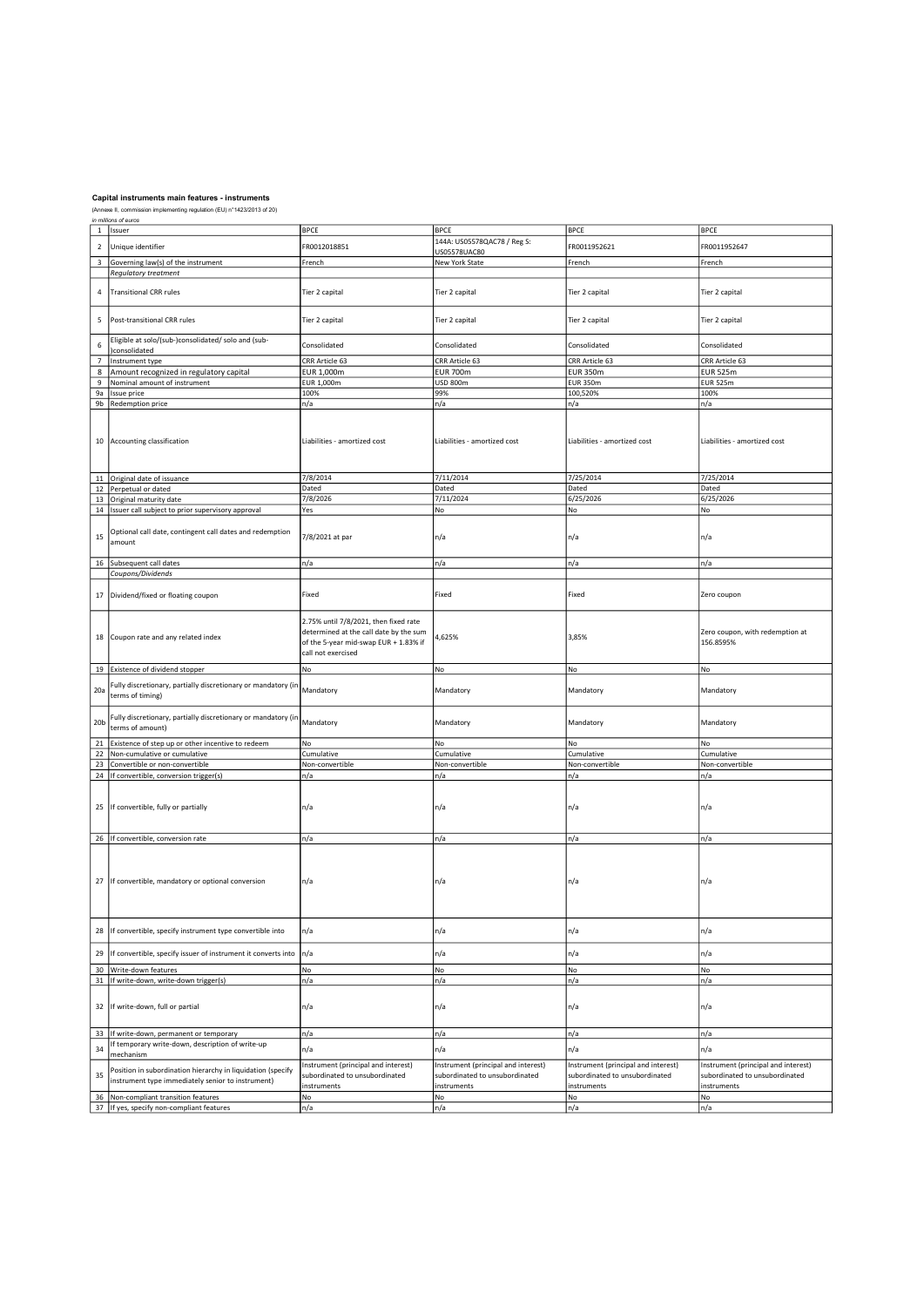| $\,1\,$         | ın miiiions or euros<br>Issuer                                | <b>BPCE</b>                         | <b>BPCE</b>                         | <b>BPCE</b>                         | <b>BPCE</b>                             |
|-----------------|---------------------------------------------------------------|-------------------------------------|-------------------------------------|-------------------------------------|-----------------------------------------|
|                 |                                                               |                                     |                                     |                                     |                                         |
| $\overline{2}$  | Unique identifier                                             | 144A: US05578QAD51 / Reg S:         | FR0012174597                        | JP525021AF10                        | JP525021BF19                            |
|                 |                                                               | US05578UAD63                        |                                     |                                     |                                         |
| $\mathbf{3}$    | Governing law(s) of the instrument                            | New York State                      | French                              | Japanese                            | Japanese                                |
|                 | Regulatory treatment                                          |                                     |                                     |                                     |                                         |
|                 |                                                               |                                     |                                     |                                     |                                         |
| $\sqrt{4}$      | <b>Transitional CRR rules</b>                                 | Tier 2 capital                      | Tier 2 capital                      | Tier 2 capital                      | Tier 2 capital                          |
|                 |                                                               |                                     |                                     |                                     |                                         |
|                 |                                                               |                                     |                                     |                                     |                                         |
| 5               | Post-transitional CRR rules                                   | Tier 2 capital                      | Tier 2 capital                      | Tier 2 capital                      | Tier 2 capital                          |
|                 |                                                               |                                     |                                     |                                     |                                         |
| 6               | Eligible at solo/(sub-)consolidated/ solo and (sub-           | Consolidated                        | Consolidated                        | Consolidated                        | Consolidated                            |
|                 | consolidated                                                  |                                     |                                     |                                     |                                         |
| $\overline{7}$  | Instrument type                                               | CRR Article 63                      | CRR Article 63                      | CRR Article 63                      | CRR Article 63                          |
| 8               | Amount recognized in regulatory capital                       | EUR 1,093m                          | <b>EUR 410m</b>                     | <b>EUR 217m</b>                     | EUR 63m                                 |
| 9               | Nominal amount of instrument                                  | USD 1,250m                          | <b>EUR 410m</b>                     | JPY 27,200m                         | JPY 7,900m                              |
| 9a              | Issue price                                                   | 98,577%                             | 99,563%                             | 100,000%                            | 100,000%                                |
| 9 <sub>b</sub>  | Redemption price                                              | n/a                                 | n/a                                 | 100%                                | 100%                                    |
|                 |                                                               |                                     |                                     |                                     |                                         |
|                 |                                                               |                                     |                                     |                                     |                                         |
|                 |                                                               |                                     |                                     |                                     |                                         |
|                 | 10 Accounting classification                                  | Liabilities - amortized cost        | Liabilities - amortized cost        | Liabilities - amortized cost        | Liabilities - amortized cost            |
|                 |                                                               |                                     |                                     |                                     |                                         |
|                 |                                                               |                                     |                                     |                                     |                                         |
|                 |                                                               |                                     |                                     |                                     |                                         |
|                 | 11 Original date of issuance                                  | 9/15/2014                           | 9/30/2014                           | 1/30/2015                           | $\frac{1}{30/2015}$                     |
|                 | 12 Perpetual or dated                                         | Dated                               | Dated                               | Dated                               | Dated                                   |
|                 | 13 Original maturity date                                     | 3/15/2025                           | 9/30/2024                           | 1/30/2025                           | 1/30/2025                               |
|                 | 14 Issuer call subject to prior supervisory approval          | No                                  | No                                  | No                                  | Yes                                     |
|                 |                                                               |                                     |                                     |                                     |                                         |
|                 | Optional call date, contingent call dates and redemption      |                                     |                                     |                                     |                                         |
| 15              |                                                               | n/a                                 | n/a                                 | n/a                                 | 1/30/2020 at par                        |
|                 | amount                                                        |                                     |                                     |                                     |                                         |
|                 |                                                               |                                     |                                     |                                     |                                         |
| 16              | Subsequent call dates                                         | n/a                                 | n/a                                 | n/a                                 | Half-yearly                             |
|                 | Coupons/Dividends                                             |                                     |                                     |                                     |                                         |
|                 |                                                               |                                     |                                     |                                     |                                         |
| 17              | Dividend/fixed or floating coupon                             | Fixed                               | Fixed                               | Fixed                               | Fixed then floating                     |
|                 |                                                               |                                     |                                     |                                     |                                         |
|                 |                                                               |                                     |                                     |                                     | 1.943% until 1/30/2020, then fixed rate |
|                 |                                                               |                                     |                                     |                                     | determined at the call date by the sum  |
|                 |                                                               | 4,50%                               | 2,88%                               | 2.047%                              | of the JPY 6M Libor (ICE Bencmark       |
|                 | 18 Coupon rate and any related index                          |                                     |                                     |                                     |                                         |
|                 |                                                               |                                     |                                     |                                     | Administration Limited) + 1.69% if call |
|                 |                                                               |                                     |                                     |                                     | not exercised                           |
|                 | 19 Existence of dividend stopper                              | No                                  | No                                  | No                                  | No                                      |
|                 | Fully discretionary, partially discretionary or mandatory (in |                                     |                                     |                                     |                                         |
| 20a             | terms of timing)                                              | Mandatory                           | Mandatory                           | Mandatory                           | Mandatory                               |
|                 |                                                               |                                     |                                     |                                     |                                         |
|                 |                                                               |                                     |                                     |                                     |                                         |
| 20 <sub>b</sub> | Fully discretionary, partially discretionary or mandatory (in | Mandatory                           | Mandatory                           | Mandatory                           | Mandatory                               |
|                 | terms of amount)                                              |                                     |                                     |                                     |                                         |
| 21              | Existence of step up or other incentive to redeem             | No                                  | No                                  | No                                  | No                                      |
| 22              | Non-cumulative or cumulative                                  | Cumulative                          | Cumulative                          | Cumulative                          | Cumulative                              |
|                 | Convertible or non-convertible                                | Non-convertible                     | Non-convertible                     | Non-convertible                     | Non-convertible                         |
| 23              |                                                               |                                     |                                     |                                     |                                         |
|                 | 24 If convertible, conversion trigger(s)                      | n/a                                 | n/a                                 | n/a                                 | n/a                                     |
|                 |                                                               |                                     |                                     |                                     |                                         |
|                 |                                                               |                                     |                                     |                                     |                                         |
|                 | 25 If convertible, fully or partially                         | n/a                                 | n/a                                 | n/a                                 | n/a                                     |
|                 |                                                               |                                     |                                     |                                     |                                         |
|                 |                                                               |                                     |                                     |                                     |                                         |
|                 | 26 If convertible, conversion rate                            | n/a                                 | n/a                                 | n/a                                 | n/a                                     |
|                 |                                                               |                                     |                                     |                                     |                                         |
|                 |                                                               |                                     |                                     |                                     |                                         |
|                 |                                                               |                                     |                                     |                                     |                                         |
| 27              | If convertible, mandatory or optional conversion              | n/a                                 | n/a                                 | n/a                                 | n/a                                     |
|                 |                                                               |                                     |                                     |                                     |                                         |
|                 |                                                               |                                     |                                     |                                     |                                         |
|                 |                                                               |                                     |                                     |                                     |                                         |
|                 |                                                               |                                     |                                     |                                     |                                         |
| 28              | If convertible, specify instrument type convertible into      | n/a                                 | n/a                                 | n/a                                 | n/a                                     |
|                 |                                                               |                                     |                                     |                                     |                                         |
|                 |                                                               |                                     |                                     |                                     |                                         |
| 29              | If convertible, specify issuer of instrument it converts into | n/a                                 | n/a                                 | n/a                                 | n/a                                     |
|                 | 30 Write-down features                                        | No                                  | No                                  | No                                  | No                                      |
| 31              | If write-down, write-down trigger(s)                          | n/a                                 | n/a                                 | n/a                                 | n/a                                     |
|                 |                                                               |                                     |                                     |                                     |                                         |
|                 |                                                               |                                     |                                     |                                     |                                         |
| 32              | If write-down, full or partial                                | n/a                                 | n/a                                 | n/a                                 | n/a                                     |
|                 |                                                               |                                     |                                     |                                     |                                         |
|                 |                                                               |                                     |                                     |                                     |                                         |
| 33              | If write-down, permanent or temporary                         | n/a                                 | n/a                                 | n/a                                 | n/a                                     |
|                 | If temporary write-down, description of write-up              |                                     |                                     |                                     |                                         |
| 34              | mechanism                                                     | n/a                                 | n/a                                 | n/a                                 | n/a                                     |
|                 |                                                               | Instrument (principal and interest) | Instrument (principal and interest) | Instrument (principal and interest) | Instrument (principal and interest)     |
| 35              | Position in subordination hierarchy in liquidation (specify   | subordinated to unsubordinated      | subordinated to unsubordinated      | subordinated to unsubordinated      | subordinated to unsubordinated          |
|                 | instrument type immediately senior to instrument)             | instruments                         | instruments                         | instruments                         | instruments                             |
| 36              | Non-compliant transition features                             | No                                  | No                                  | No                                  | No                                      |
|                 |                                                               |                                     |                                     |                                     |                                         |
|                 | 37 If yes, specify non-compliant features                     | n/a                                 | n/a                                 | n/a                                 | n/a                                     |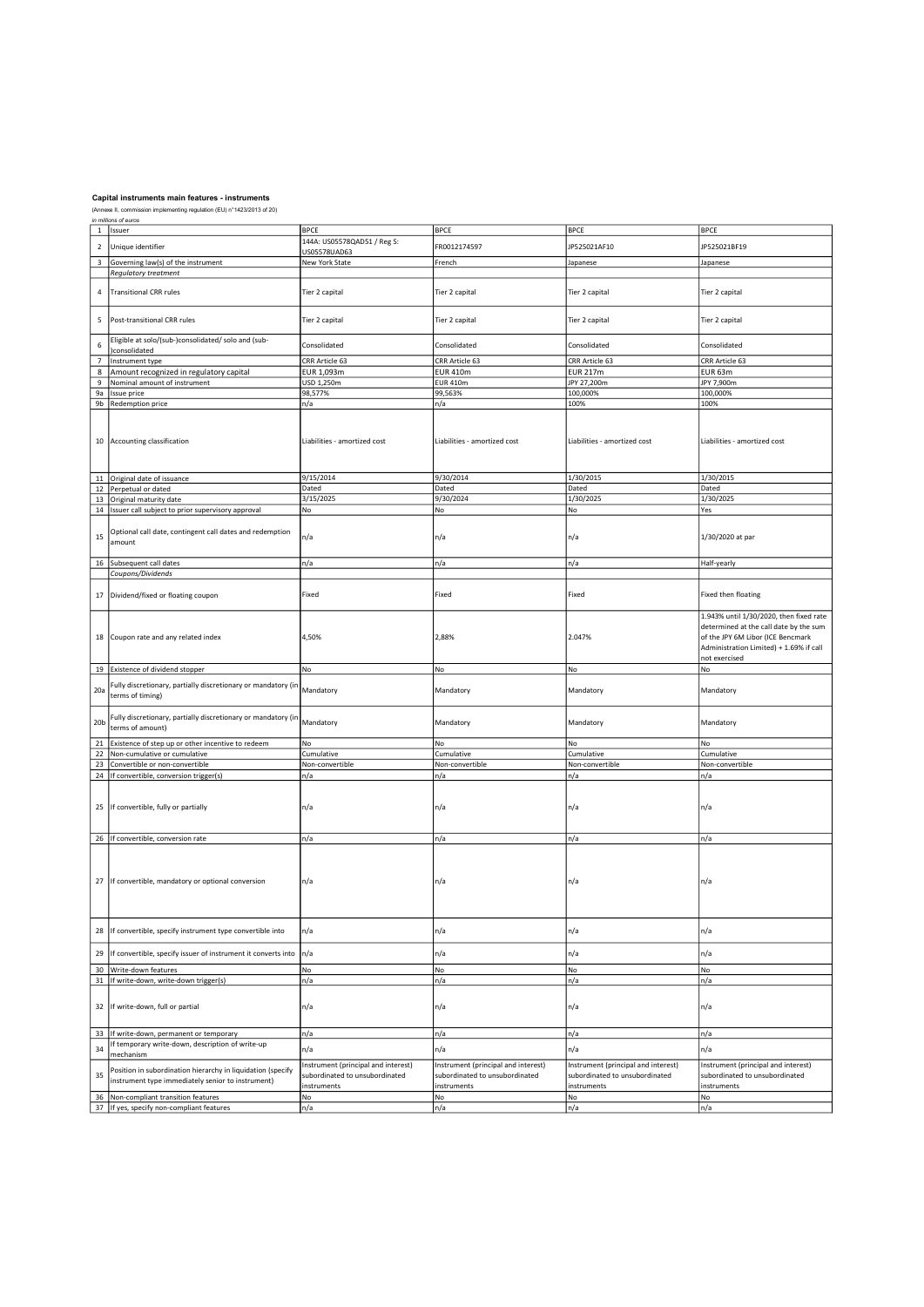| $\mathbf 1$      | ın millions of euros<br>Issuer                                | <b>BPCE</b>                         | <b>BPCE</b>                  | <b>BPCE</b>                     | <b>BPCE</b>                  |
|------------------|---------------------------------------------------------------|-------------------------------------|------------------------------|---------------------------------|------------------------------|
|                  |                                                               |                                     |                              |                                 |                              |
| $\mathbf 2$      | Unique identifier                                             | JP525021CF18                        | FR0012401636                 | FR0012401669                    | FR0012633345                 |
|                  |                                                               |                                     |                              |                                 |                              |
| 3                | Governing law(s) of the instrument                            | Japanese                            | French                       | French                          | French                       |
|                  | Regulatory treatment                                          |                                     |                              |                                 |                              |
|                  |                                                               |                                     |                              |                                 |                              |
| 4                | <b>Transitional CRR rules</b>                                 | Tier 2 capital                      | Tier 2 capital               | Tier 2 capital                  | Tier 2 capital               |
|                  |                                                               |                                     |                              |                                 |                              |
|                  |                                                               |                                     |                              |                                 |                              |
| 5                | Post-transitional CRR rules                                   | Tier 2 capital                      | Tier 2 capital               | Tier 2 capital                  | Tier 2 capital               |
|                  |                                                               |                                     |                              |                                 |                              |
|                  | Eligible at solo/(sub-)consolidated/ solo and (sub-           |                                     |                              |                                 |                              |
| $\boldsymbol{6}$ | consolidated                                                  | Consolidated                        | Consolidated                 | Consolidated                    | Consolidated                 |
| $\overline{7}$   | Instrument type                                               | CRR Article 63                      | CRR Article 63               | CRR Article 63                  | CRR Article 63               |
| 8                | Amount recognized in regulatory capital                       | <b>EUR 105m</b>                     | <b>EUR 238m</b>              | <b>EUR 371m</b>                 | <b>EUR 375m</b>              |
| $\boldsymbol{9}$ | Nominal amount of instrument                                  | JPY 13,200m                         | <b>EUR 240m</b>              | <b>EUR 371m</b>                 | <b>EUR 375m</b>              |
|                  |                                                               |                                     |                              |                                 |                              |
| 9a               | Issue price                                                   | 100,000%                            | 100,354%                     | 100%                            | 99,270%                      |
|                  | 9b Redemption price                                           | 100%                                | 100%                         | 100% + prime                    | 100%                         |
|                  |                                                               |                                     |                              |                                 |                              |
|                  |                                                               |                                     |                              |                                 |                              |
|                  |                                                               |                                     |                              |                                 |                              |
|                  | 10 Accounting classification                                  | Liabilities - amortized cost        | Liabilities - amortized cost | Liabilities - amortized cost    | Liabilities - amortized cost |
|                  |                                                               |                                     |                              |                                 |                              |
|                  |                                                               |                                     |                              |                                 |                              |
|                  |                                                               | 1/30/2015                           | 2/17/2015                    | 2/17/2015                       | 3/24/2015                    |
|                  | 11 Original date of issuance                                  |                                     |                              |                                 |                              |
|                  | 12 Perpetual or dated                                         | Dated                               | Dated                        | Dated                           | Dated                        |
|                  | 13 Original maturity date                                     | 1/30/2025                           | 2/17/2025                    | 2/17/2025                       | 3/12/2025                    |
|                  | 14 Issuer call subject to prior supervisory approval          | No                                  | No                           | No                              | No                           |
|                  |                                                               |                                     |                              |                                 |                              |
|                  | Optional call date, contingent call dates and redemption      |                                     |                              |                                 |                              |
| 15               | amount                                                        | n/a                                 | n/a                          | n/a                             | n/a                          |
|                  |                                                               |                                     |                              |                                 |                              |
|                  | 16 Subsequent call dates                                      | n/a                                 | n/a                          | n/a                             | n/a                          |
|                  | Coupons/Dividends                                             |                                     |                              |                                 |                              |
|                  |                                                               |                                     |                              |                                 |                              |
|                  |                                                               |                                     |                              |                                 |                              |
| $17\,$           | Dividend/fixed or floating coupon                             | Floating                            | Fixed                        | Zero coupon                     | Fixed                        |
|                  |                                                               |                                     |                              |                                 |                              |
|                  |                                                               |                                     |                              |                                 |                              |
|                  |                                                               | JPY 3M Libor (ICE Benchmark         |                              | Zero coupon, with redemption at |                              |
|                  | 18 Coupon rate and any related index                          |                                     | 3,10%                        |                                 | 2,25%                        |
|                  |                                                               | Administration Limited) + 1.61%     |                              | 144.2461%                       |                              |
|                  |                                                               |                                     |                              |                                 |                              |
|                  | 19 Existence of dividend stopper                              | No                                  | No                           | No                              | No                           |
|                  |                                                               |                                     |                              |                                 |                              |
|                  | Fully discretionary, partially discretionary or mandatory (in | Mandatory                           |                              |                                 |                              |
| 20a              | terms of timing)                                              |                                     | Mandatory                    | Mandatory                       | Mandatory                    |
|                  |                                                               |                                     |                              |                                 |                              |
|                  | Fully discretionary, partially discretionary or mandatory (in |                                     |                              |                                 |                              |
| 20 <sub>b</sub>  | terms of amount)                                              | Mandatory                           | Mandatory                    | Mandatory                       | Mandatory                    |
|                  |                                                               |                                     |                              |                                 |                              |
| 21               | Existence of step up or other incentive to redeem             | No                                  | No                           | No                              | No                           |
|                  | 22 Non-cumulative or cumulative                               | Cumulative                          | Cumulative                   | Cumulative                      | Cumulative                   |
|                  | 23 Convertible or non-convertible                             | Non-convertible                     | Non-convertible              | Non-convertible                 | Non-convertible              |
|                  | 24 If convertible, conversion trigger(s)                      | n/a                                 | n/a                          | n/a                             | n/a                          |
|                  |                                                               |                                     |                              |                                 |                              |
|                  |                                                               |                                     |                              |                                 |                              |
|                  |                                                               |                                     |                              |                                 |                              |
|                  | 25   If convertible, fully or partially                       | n/a                                 | n/a                          | n/a                             | n/a                          |
|                  |                                                               |                                     |                              |                                 |                              |
|                  |                                                               |                                     |                              |                                 |                              |
|                  | 26 If convertible, conversion rate                            | n/a                                 | n/a                          | n/a                             | n/a                          |
|                  |                                                               |                                     |                              |                                 |                              |
|                  |                                                               |                                     |                              |                                 |                              |
|                  |                                                               |                                     |                              |                                 |                              |
| 27               | If convertible, mandatory or optional conversion              | n/a                                 | n/a                          | n/a                             | n/a                          |
|                  |                                                               |                                     |                              |                                 |                              |
|                  |                                                               |                                     |                              |                                 |                              |
|                  |                                                               |                                     |                              |                                 |                              |
|                  |                                                               |                                     |                              |                                 |                              |
| 28               | If convertible, specify instrument type convertible into      | n/a                                 | n/a                          | n/a                             | n/a                          |
|                  |                                                               |                                     |                              |                                 |                              |
|                  |                                                               |                                     |                              |                                 |                              |
| 29               | If convertible, specify issuer of instrument it converts into | n/a                                 | n/a                          | n/a                             | n/a                          |
|                  | 30   Write-down features                                      | No                                  | No                           | No                              | No                           |
| 31               | If write-down, write-down trigger(s)                          | n/a                                 | n/a                          | n/a                             | n/a                          |
|                  |                                                               |                                     |                              |                                 |                              |
|                  |                                                               |                                     |                              |                                 |                              |
| 32               | If write-down, full or partial                                | n/a                                 | n/a                          | n/a                             | n/a                          |
|                  |                                                               |                                     |                              |                                 |                              |
|                  |                                                               |                                     |                              |                                 |                              |
|                  | 33 If write-down, permanent or temporary                      | n/a                                 | n/a                          | n/a                             | n/a                          |
| 34               | If temporary write-down, description of write-up              | n/a                                 | n/a                          | n/a                             | n/a                          |
|                  | mechanism                                                     |                                     |                              |                                 |                              |
|                  |                                                               | Instrument (principal and interest) |                              |                                 |                              |
| 35               | Position in subordination hierarchy in liquidation (specify   | subordinated to unsubordinated      | Unsecured creditor           | Unsecured creditor              | Senior debt                  |
|                  | instrument type immediately senior to instrument)             | instruments                         |                              |                                 |                              |
| 36               | Non-compliant transition features                             | $_{\sf No}$                         | No                           | No                              | No                           |
|                  | 37 If yes, specify non-compliant features                     | n/a                                 | n/a                          | n/a                             | n/a                          |
|                  |                                                               |                                     |                              |                                 |                              |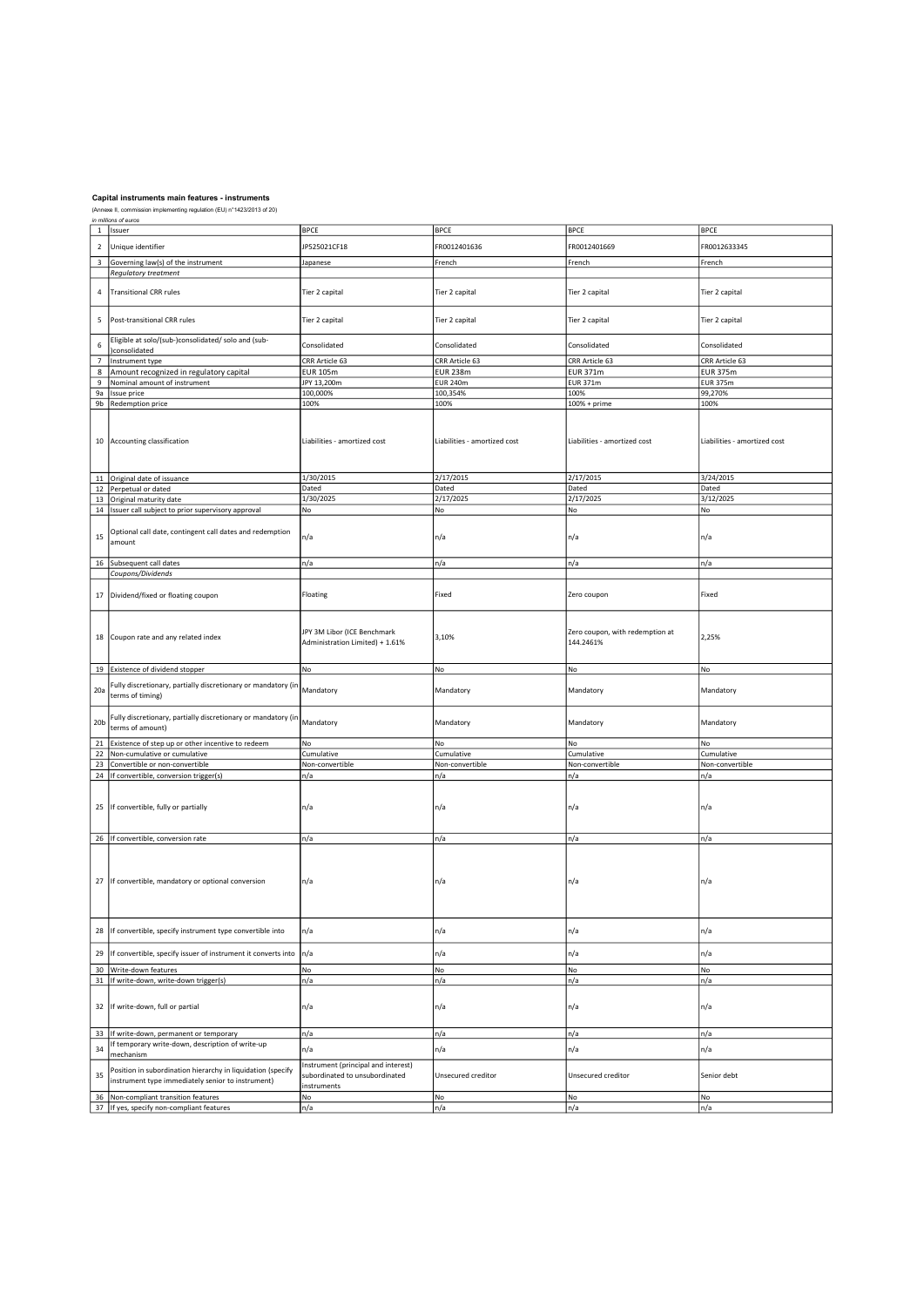| $\mathbf 1$              | ın miiions or euros<br>Issuer                                 | <b>BPCE</b>                                    | <b>BPCE</b>                  | <b>BPCE</b>                  | <b>BPCE</b>                  |
|--------------------------|---------------------------------------------------------------|------------------------------------------------|------------------------------|------------------------------|------------------------------|
|                          |                                                               |                                                |                              |                              |                              |
| $\overline{2}$           | Unique identifier                                             | FR0012637379                                   | FR0012674935                 | FR0012698108                 | FR0012758159                 |
|                          |                                                               |                                                |                              |                              |                              |
|                          | 3 Governing law(s) of the instrument                          | French                                         | French                       | French                       | French                       |
|                          | Regulatory treatment                                          |                                                |                              |                              |                              |
|                          |                                                               |                                                |                              |                              |                              |
| $\sqrt{4}$               | <b>Transitional CRR rules</b>                                 | Tier 2 capital                                 | Tier 2 capital               | Tier 2 capital               | Tier 2 capital               |
|                          |                                                               |                                                |                              |                              |                              |
|                          |                                                               |                                                |                              |                              |                              |
| 5                        | Post-transitional CRR rules                                   | Tier 2 capital                                 | Tier 2 capital               | Tier 2 capital               | Tier 2 capital               |
|                          |                                                               |                                                |                              |                              |                              |
| $\,$ 6                   | Eligible at solo/(sub-)consolidated/ solo and (sub-           |                                                |                              |                              |                              |
|                          | consolidated                                                  | Consolidated                                   | Consolidated                 | Consolidated                 | Consolidated                 |
| $\overline{\phantom{a}}$ | Instrument type                                               | CRR Article 63                                 | CRR Article 63               | CRR Article 63               | CRR Article 63               |
| 8                        | Amount recognized in regulatory capital                       | EUR 96m                                        | <b>EUR 236m</b>              | <b>EUR 114m</b>              | <b>EUR 114m</b>              |
| $\boldsymbol{9}$         | Nominal amount of instrument                                  | <b>CNY 750m</b>                                | <b>USD 270m</b>              | <b>USD 130m</b>              | <b>USD 130m</b>              |
|                          |                                                               |                                                | 98%                          | 98,081% and 97,767%          | 100%                         |
| 9a                       | Issue price                                                   | 99,998%                                        |                              |                              |                              |
|                          | 9b Redemption price                                           | 100%                                           | 100%                         | 100%                         | 100%                         |
|                          |                                                               |                                                |                              |                              |                              |
|                          |                                                               |                                                |                              |                              |                              |
|                          |                                                               |                                                |                              |                              |                              |
|                          | 10 Accounting classification                                  | Liabilities - amortized cost                   | Liabilities - amortized cost | Liabilities - amortized cost | Liabilities - amortized cost |
|                          |                                                               |                                                |                              |                              |                              |
|                          |                                                               |                                                |                              |                              |                              |
|                          |                                                               | 3/26/2015                                      | 4/17/2015                    | 4/29/2015                    | 6/01/2015                    |
|                          | 11 Original date of issuance                                  |                                                |                              |                              |                              |
|                          | 12 Perpetual or dated                                         | Dated                                          | Dated                        | Dated                        | Dated                        |
|                          | 13 Original maturity date                                     | 3/26/2025                                      | 4/17/2035                    | 4/17/2035                    | 6/01/2045                    |
|                          | 14   Issuer call subject to prior supervisory approval        | Yes                                            | No                           | No                           | No                           |
|                          |                                                               |                                                |                              |                              |                              |
|                          | Optional call date, contingent call dates and redemption      |                                                |                              |                              |                              |
| 15                       | amount                                                        | 3/26/2020 at par                               | n/a                          | n/a                          | n/a                          |
|                          |                                                               |                                                |                              |                              |                              |
|                          | 16 Subsequent call dates                                      | No                                             | n/a                          | n/a                          | n/a                          |
|                          | Coupons/Dividends                                             |                                                |                              |                              |                              |
|                          |                                                               |                                                |                              |                              |                              |
|                          |                                                               |                                                |                              |                              |                              |
| $17\,$                   | Dividend/fixed or floating coupon                             | Fixed then floating                            | Fixed                        | Fixed                        | Fixed                        |
|                          |                                                               |                                                |                              |                              |                              |
|                          |                                                               |                                                |                              |                              |                              |
|                          |                                                               | 5.75% per year until March 20, 2020            |                              |                              |                              |
|                          | 18 Coupon rate and any related index                          | (exclusive) From March 26, 2020, CNH 1- 4,625% |                              | 4.625%                       | 5,350%                       |
|                          |                                                               | vear Hibor + 1.2466%                           |                              |                              |                              |
|                          |                                                               |                                                |                              |                              |                              |
|                          | 19 Existence of dividend stopper                              | No                                             | No                           | No                           | No                           |
|                          |                                                               |                                                |                              |                              |                              |
|                          | Fully discretionary, partially discretionary or mandatory (in |                                                |                              |                              |                              |
| 20a                      | terms of timing)                                              | Mandatory                                      | Mandatory                    | Mandatory                    | Mandatory                    |
|                          |                                                               |                                                |                              |                              |                              |
|                          | Fully discretionary, partially discretionary or mandatory (in |                                                |                              |                              |                              |
| 20 <sub>b</sub>          | terms of amount)                                              | Mandatory                                      | Mandatory                    | Mandatory                    | Mandatory                    |
|                          |                                                               |                                                |                              |                              |                              |
| 21                       | Existence of step up or other incentive to redeem             | No                                             | No                           | No                           | No                           |
| 22                       | Non-cumulative or cumulative                                  | Cumulative                                     | Cumulative                   | Cumulative                   | Cumulative                   |
|                          | 23 Convertible or non-convertible                             | Non-convertible                                | Non-convertible              | Non-convertible              | Non-convertible              |
|                          | 24 If convertible, conversion trigger(s)                      | n/a                                            | n/a                          | n/a                          | n/a                          |
|                          |                                                               |                                                |                              |                              |                              |
|                          |                                                               |                                                |                              |                              |                              |
|                          |                                                               |                                                |                              |                              |                              |
|                          | 25 If convertible, fully or partially                         | n/a                                            | n/a                          | n/a                          | n/a                          |
|                          |                                                               |                                                |                              |                              |                              |
|                          |                                                               |                                                |                              |                              |                              |
|                          | 26 If convertible, conversion rate                            | n/a                                            | n/a                          | n/a                          | n/a                          |
|                          |                                                               |                                                |                              |                              |                              |
|                          |                                                               |                                                |                              |                              |                              |
|                          |                                                               |                                                |                              |                              |                              |
| 27                       | If convertible, mandatory or optional conversion              | n/a                                            | n/a                          | n/a                          | n/a                          |
|                          |                                                               |                                                |                              |                              |                              |
|                          |                                                               |                                                |                              |                              |                              |
|                          |                                                               |                                                |                              |                              |                              |
|                          |                                                               |                                                |                              |                              |                              |
| 28                       | If convertible, specify instrument type convertible into      | n/a                                            | n/a                          | n/a                          | n/a                          |
|                          |                                                               |                                                |                              |                              |                              |
|                          |                                                               |                                                |                              |                              |                              |
| 29                       | If convertible, specify issuer of instrument it converts into | n/a                                            | n/a                          | n/a                          | n/a                          |
|                          | 30 Write-down features                                        | No                                             | No                           | No                           | No                           |
| 31                       | If write-down, write-down trigger(s)                          | n/a                                            | n/a                          | n/a                          | n/a                          |
|                          |                                                               |                                                |                              |                              |                              |
|                          |                                                               |                                                |                              |                              |                              |
| 32                       | If write-down, full or partial                                | n/a                                            | n/a                          | n/a                          | n/a                          |
|                          |                                                               |                                                |                              |                              |                              |
|                          |                                                               |                                                |                              |                              |                              |
| 33                       | If write-down, permanent or temporary                         | n/a                                            | n/a                          | n/a                          | n/a                          |
|                          | If temporary write-down, description of write-up              | n/a                                            |                              |                              | n/a                          |
| 34                       | mechanism                                                     |                                                | n/a                          | n/a                          |                              |
|                          |                                                               |                                                |                              |                              |                              |
| 35                       | Position in subordination hierarchy in liquidation (specify   | Senior debt                                    | Senior debt                  | Senior debt                  | Senior debt                  |
|                          | instrument type immediately senior to instrument)             |                                                |                              |                              |                              |
| 36                       | Non-compliant transition features                             | No                                             | No                           | No                           | No                           |
|                          |                                                               |                                                |                              |                              |                              |
| 37                       | If yes, specify non-compliant features                        | n/a                                            | n/a                          | n/a                          | n/a                          |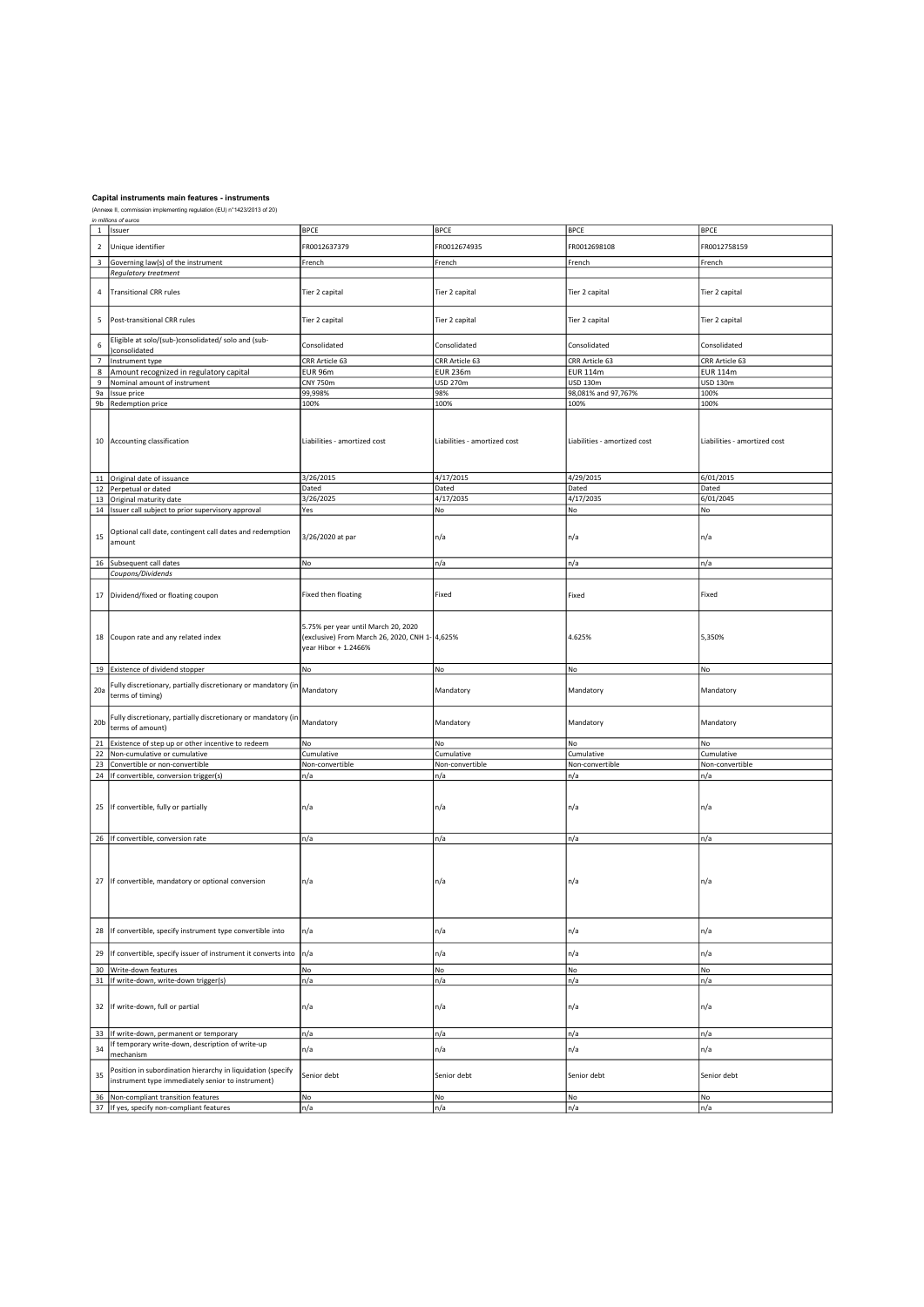|                 | 'i iimmuws or euros<br>1 Issuer                                                | <b>BPCE</b>                            | <b>BPCE</b>                  | <b>BPCE</b>                            | <b>BPCE</b>                       |
|-----------------|--------------------------------------------------------------------------------|----------------------------------------|------------------------------|----------------------------------------|-----------------------------------|
|                 |                                                                                |                                        |                              |                                        |                                   |
| $\overline{2}$  | Unique identifier                                                              | FR0012799187                           | FR0012971059                 | AU3CB0233526                           | FR0013063385                      |
|                 |                                                                                |                                        |                              |                                        |                                   |
| $\mathsf 3$     | Governing law(s) of the instrument                                             | French                                 | French                       | Australian                             | French                            |
|                 | <b>Regulatory treatment</b>                                                    |                                        |                              |                                        |                                   |
|                 |                                                                                |                                        |                              |                                        |                                   |
| 4               | Transitional CRR rules                                                         | Tier 2 capital                         | Tier 2 capital               | Tier 2 capital                         | Tier 2 capital                    |
|                 |                                                                                |                                        |                              |                                        |                                   |
|                 |                                                                                |                                        |                              |                                        |                                   |
|                 |                                                                                |                                        |                              |                                        |                                   |
| 5               | Post-transitional CRR rules                                                    | Tier 2 capital                         | Tier 2 capital               | Tier 2 capital                         | Tier 2 capital                    |
|                 |                                                                                |                                        |                              |                                        |                                   |
| $\,6\,$         | Eligible at solo/(sub-)consolidated/ solo and (sub-                            | Consolidated                           | Consolidated                 | Consolidated                           | Consolidated                      |
|                 | consolidated                                                                   |                                        |                              |                                        |                                   |
| $\overline{7}$  | Instrument type                                                                | CRR Article 63                         | CRR Article 63               | CRR Article 63                         | CRR Article 63                    |
| 8               | Amount recognized in regulatory capital                                        | EUR 96m                                | EUR 44m                      | <b>EUR 108m</b>                        | <b>EUR 750m</b>                   |
|                 |                                                                                |                                        |                              |                                        |                                   |
| 9               | Nominal amount of instrument                                                   | SGD 150m                               | CHF 50m                      | AUD 175m                               | <b>EUR 750m</b>                   |
|                 | 9a   Issue price                                                               | 100,000%                               | 100%                         | 99,536%                                | 99,5670%                          |
|                 | 9b   Redemption price                                                          | 100%                                   | 100%                         | 100%                                   | 100%                              |
|                 |                                                                                |                                        |                              |                                        |                                   |
|                 |                                                                                |                                        |                              |                                        |                                   |
|                 |                                                                                |                                        |                              |                                        |                                   |
|                 |                                                                                | Liabilities - amortized cost           | Liabilities - amortized cost | Liabilities - amortized cost           | Liabilities - amortized cost      |
|                 | 10 Accounting classification                                                   |                                        |                              |                                        |                                   |
|                 |                                                                                |                                        |                              |                                        |                                   |
|                 |                                                                                |                                        |                              |                                        |                                   |
|                 |                                                                                |                                        |                              |                                        |                                   |
|                 | 11 Original date of issuance                                                   | 6/23/2015                              | 9/29/2015                    | 10/27/2015                             | 11/30/2015                        |
|                 | 12 Perpetual or dated                                                          | Dated                                  | Dated                        | Dated                                  | Dated                             |
|                 | 13 Original maturity date                                                      | 12/17/2025                             | 9/29/2025                    | 10/27/2025                             | 11/30/2027                        |
|                 |                                                                                |                                        | No                           |                                        |                                   |
|                 | 14   Issuer call subject to prior supervisory approval                         | Yes                                    |                              | Yes                                    | Yes                               |
|                 |                                                                                |                                        |                              |                                        |                                   |
|                 | Optional call date, contingent call dates and redemption                       |                                        |                              |                                        |                                   |
| 15              | amount                                                                         | 12/17/2020 at par                      | n/a                          | 10/27/2025 at par                      | 11/30/2022 at par                 |
|                 |                                                                                |                                        |                              |                                        |                                   |
|                 |                                                                                |                                        |                              |                                        |                                   |
|                 | 16 Subsequent call dates                                                       | No                                     | n/a                          | No                                     | No                                |
|                 | Coupons/Dividends                                                              |                                        |                              |                                        |                                   |
|                 |                                                                                |                                        |                              |                                        |                                   |
|                 |                                                                                |                                        |                              |                                        |                                   |
|                 | 17 Dividend/fixed or floating coupon                                           | Fixed then floating                    | Fixed                        | Fixed then floating                    | Fixed then floating               |
|                 |                                                                                |                                        |                              |                                        |                                   |
|                 |                                                                                |                                        |                              |                                        |                                   |
|                 |                                                                                | 4.45% per year until December 17, 2020 |                              | 5.40% per year until october 27, 2020. | 2.75% per year until november 30, |
|                 |                                                                                | (exclusive) From December 17, 2020,    |                              |                                        |                                   |
|                 | 18 Coupon rate and any related index                                           | SGD 5-year Swap Offer Rate + 2.16% per | 1,934%                       | As of October 27, 2020, AUD semi       | 2022 then rate € Mid-Swap 5 ans + |
|                 |                                                                                |                                        |                              | quarterly mid swap rate 5 ans + 3.20%  | 2.37%                             |
|                 |                                                                                | year                                   |                              |                                        |                                   |
|                 | 19 Existence of dividend stopper                                               | No                                     | No                           | No                                     | No                                |
|                 |                                                                                |                                        |                              |                                        |                                   |
|                 | Fully discretionary, partially discretionary or mandatory (in                  |                                        |                              |                                        |                                   |
| 20a             | terms of timing)                                                               | Mandatory                              | Mandatory                    | Mandatory                              | Mandatory                         |
|                 |                                                                                |                                        |                              |                                        |                                   |
|                 |                                                                                |                                        |                              |                                        |                                   |
|                 | Fully discretionary, partially discretionary or mandatory (in                  |                                        |                              |                                        |                                   |
| 20 <sub>b</sub> | terms of amount)                                                               | Mandatory                              | Mandatory                    | Mandatory                              | Mandatory                         |
|                 |                                                                                |                                        |                              |                                        |                                   |
|                 | 21 Existence of step up or other incentive to redeem                           | No                                     | No                           | No                                     | No                                |
| 22              | Non-cumulative or cumulative                                                   | Cumulative                             | Cumulative                   | Cumulative                             | Cumulative                        |
|                 | 23 Convertible or non-convertible                                              | Non-convertible                        | Non-convertible              | Non-convertible                        | Non-convertible                   |
|                 |                                                                                |                                        |                              |                                        |                                   |
|                 | 24 If convertible, conversion trigger(s)                                       | n/a                                    | n/a                          | n/a                                    | n/a                               |
|                 |                                                                                |                                        |                              |                                        |                                   |
|                 |                                                                                |                                        |                              |                                        |                                   |
|                 | 25 If convertible, fully or partially                                          | n/a                                    | n/a                          | n/a                                    | n/a                               |
|                 |                                                                                |                                        |                              |                                        |                                   |
|                 |                                                                                |                                        |                              |                                        |                                   |
|                 |                                                                                |                                        |                              |                                        |                                   |
|                 | 26 If convertible, conversion rate                                             | n/a                                    | n/a                          | n/a                                    | n/a                               |
|                 |                                                                                |                                        |                              |                                        |                                   |
|                 |                                                                                |                                        |                              |                                        |                                   |
|                 |                                                                                |                                        |                              |                                        |                                   |
|                 |                                                                                |                                        |                              |                                        |                                   |
|                 | 27 If convertible, mandatory or optional conversion                            | n/a                                    | n/a                          | n/a                                    | n/a                               |
|                 |                                                                                |                                        |                              |                                        |                                   |
|                 |                                                                                |                                        |                              |                                        |                                   |
|                 |                                                                                |                                        |                              |                                        |                                   |
|                 |                                                                                |                                        |                              |                                        |                                   |
|                 |                                                                                |                                        |                              |                                        |                                   |
| 28              | If convertible, specify instrument type convertible into                       | n/a                                    | n/a                          | n/a                                    | n/a                               |
|                 |                                                                                |                                        |                              |                                        |                                   |
| 29              | If convertible, specify issuer of instrument it converts into                  | n/a                                    | n/a                          | n/a                                    | n/a                               |
|                 |                                                                                |                                        |                              |                                        |                                   |
| 30              | Write-down features                                                            | No                                     | No                           | No                                     | No                                |
|                 | 31   If write-down, write-down trigger(s)                                      | n/a                                    | n/a                          | n/a                                    | n/a                               |
|                 |                                                                                |                                        |                              |                                        |                                   |
|                 |                                                                                |                                        |                              |                                        |                                   |
|                 |                                                                                |                                        |                              |                                        |                                   |
|                 | 32 If write-down, full or partial                                              | n/a                                    | n/a                          | n/a                                    | n/a                               |
|                 |                                                                                |                                        |                              |                                        |                                   |
|                 |                                                                                |                                        |                              |                                        |                                   |
| 33              | If write-down, permanent or temporary                                          | n/a                                    | n/a                          | n/a                                    | n/a                               |
|                 | If temporary write-down, description of write-up                               |                                        |                              |                                        |                                   |
| 34              |                                                                                | n/a                                    | n/a                          | n/a                                    | n/a                               |
|                 |                                                                                |                                        |                              |                                        |                                   |
|                 | mechanism                                                                      |                                        |                              |                                        |                                   |
|                 |                                                                                |                                        |                              |                                        |                                   |
| 35              | Position in subordination hierarchy in liquidation (specify                    | Senior debt                            | Senior debt                  | Senior debt                            | Senior debt                       |
|                 | instrument type immediately senior to instrument)                              |                                        |                              |                                        |                                   |
|                 |                                                                                |                                        |                              |                                        |                                   |
| 36              | Non-compliant transition features<br>37 If yes, specify non-compliant features | No<br>n/a                              | No<br>n/a                    | No<br>n/a                              | No<br>n/a                         |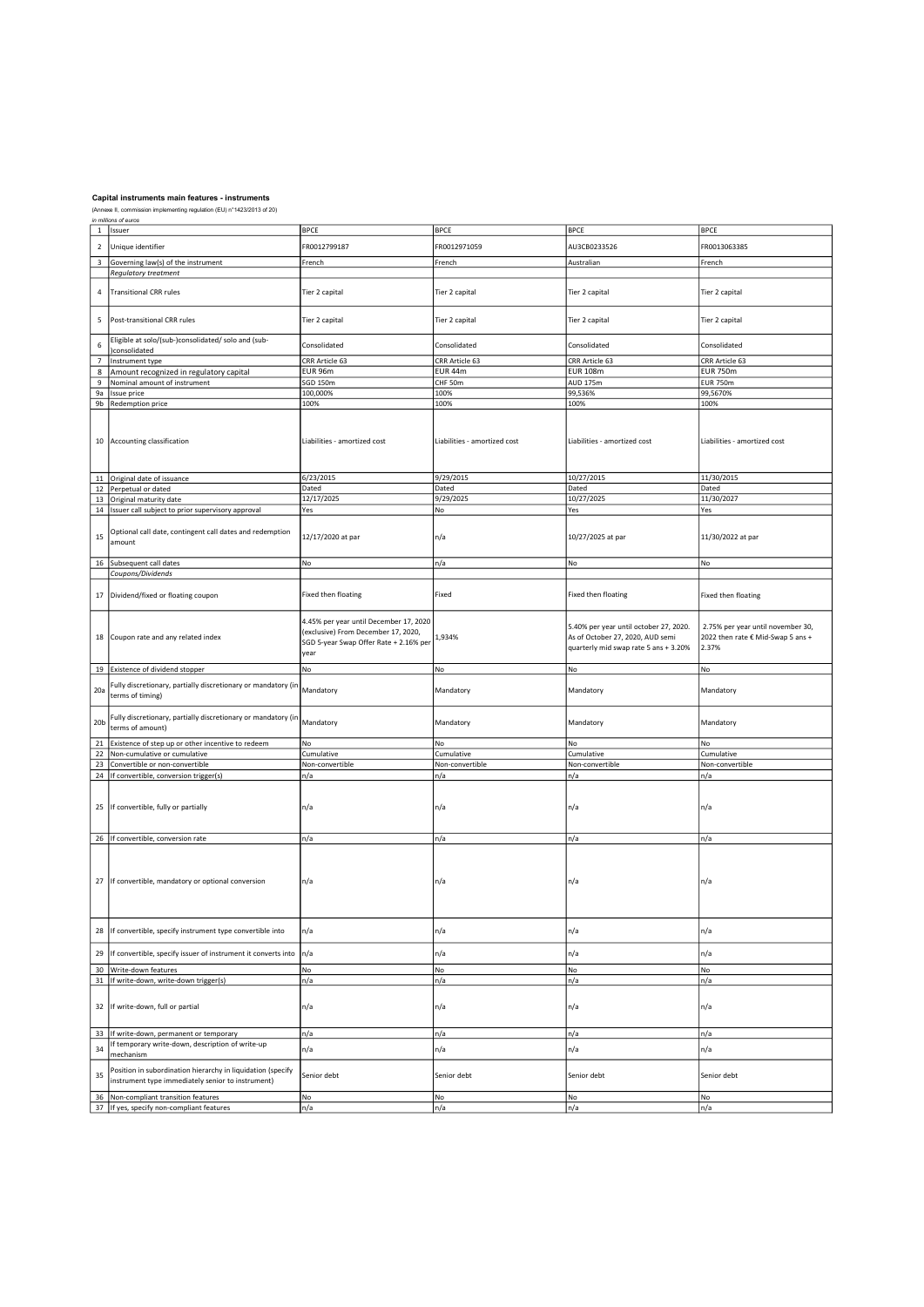| $\mathbf 1$              | ın miiions or euros<br>Issuer                                 | <b>BPCE</b>                  | <b>BPCE</b>                        | <b>BPCE</b>                  | <b>BPCE</b>                        |
|--------------------------|---------------------------------------------------------------|------------------------------|------------------------------------|------------------------------|------------------------------------|
|                          |                                                               |                              |                                    |                              |                                    |
| $\overline{2}$           | Unique identifier                                             | JP525021BFC9                 | JP525021DFC5                       | JP525021EFC3                 | FR0013135050                       |
|                          |                                                               |                              |                                    |                              |                                    |
|                          | 3 Governing law(s) of the instrument                          | Japanese                     | Japanese                           | Japanese                     | French                             |
|                          | Regulatory treatment                                          |                              |                                    |                              |                                    |
|                          |                                                               |                              |                                    |                              |                                    |
| $\sqrt{4}$               | <b>Transitional CRR rules</b>                                 | Tier 2 capital               | Tier 2 capital                     | Tier 2 capital               | Tier 2 capital                     |
|                          |                                                               |                              |                                    |                              |                                    |
|                          |                                                               |                              |                                    |                              |                                    |
| 5                        | Post-transitional CRR rules                                   | Tier 2 capital               | Tier 2 capital                     | Tier 2 capital               | Tier 2 capital                     |
|                          |                                                               |                              |                                    |                              |                                    |
| 6                        | Eligible at solo/(sub-)consolidated/ solo and (sub-           | Consolidated                 | Consolidated                       | Consolidated                 | Consolidated                       |
|                          | consolidated                                                  |                              |                                    |                              |                                    |
| $\overline{\phantom{a}}$ | Instrument type                                               | CRR Article 63               | CRR Article 63                     | CRR Article 63               | CRR Article 63                     |
| 8                        | Amount recognized in regulatory capital                       | <b>EUR 200m</b>              | EUR 80m                            | EUR <sub>4m</sub>            | EUR 60m                            |
| $\boldsymbol{9}$         | Nominal amount of instrument                                  | JPY 25,100m                  | JPY 10,100m                        | JPY 500m                     | EUR 60m                            |
| 9a                       | Issue price                                                   | 100,0000%                    | 100,0000%                          | 100%                         | 100%                               |
| 9 <sub>b</sub>           | Redemption price                                              | 100%                         | 100%                               | 100%                         | 100%                               |
|                          |                                                               |                              |                                    |                              |                                    |
|                          |                                                               |                              |                                    |                              |                                    |
|                          |                                                               |                              |                                    |                              |                                    |
|                          | 10 Accounting classification                                  | Liabilities - amortized cost | Liabilities - amortized cost       | Liabilities - amortized cost | Liabilities - amortized cost       |
|                          |                                                               |                              |                                    |                              |                                    |
|                          |                                                               |                              |                                    |                              |                                    |
|                          |                                                               |                              |                                    |                              |                                    |
|                          | 11 Original date of issuance                                  | 12/11/2015                   | 12/11/2015                         | 12/11/2015                   | 03/17/2016                         |
|                          | 12 Perpetual or dated                                         | Dated                        | Dated                              | Dated                        | Dated                              |
|                          | 13 Original maturity date                                     | 12/11/2025                   | 12/11/2025                         | 12/11/2025                   | 03/17/2031                         |
|                          | 14 Issuer call subject to prior supervisory approval          | No                           | Yes                                | No                           | No                                 |
|                          |                                                               |                              |                                    |                              |                                    |
|                          |                                                               |                              |                                    |                              |                                    |
| 15                       | Optional call date, contingent call dates and redemption      | n/a                          | 12/11/2020 at par                  | n/a                          | n/a                                |
|                          | amount                                                        |                              |                                    |                              |                                    |
|                          |                                                               |                              |                                    |                              |                                    |
|                          | 16 Subsequent call dates                                      | n/a                          | Half-yearly                        | n/a                          | n/a                                |
|                          | Coupons/Dividends                                             |                              |                                    |                              |                                    |
|                          |                                                               |                              |                                    |                              |                                    |
| $17\,$                   | Dividend/fixed or floating coupon                             | Fixed                        | Fixed then floating                | Floating                     | Fixed then floating                |
|                          |                                                               |                              |                                    |                              |                                    |
|                          |                                                               |                              |                                    |                              |                                    |
|                          |                                                               |                              |                                    |                              |                                    |
|                          | 18 Coupon rate and any related index                          | 2,263%                       | 2.037% per year until december 11, | JPY Libor 3 M + 1.80%        | Fixed rate 4% during 2 years then  |
|                          |                                                               |                              | 2020 then JPY Libor 6 M + 1.82%    |                              | floating rate Euribor 6 M + 2.06%. |
|                          |                                                               |                              |                                    |                              |                                    |
|                          |                                                               | No                           | No                                 | No                           | No                                 |
|                          | 19 Existence of dividend stopper                              |                              |                                    |                              |                                    |
|                          | Fully discretionary, partially discretionary or mandatory (in |                              |                                    |                              |                                    |
| 20a                      | terms of timing)                                              | Mandatory                    | Mandatory                          | Mandatory                    | Mandatory                          |
|                          |                                                               |                              |                                    |                              |                                    |
|                          | Fully discretionary, partially discretionary or mandatory (in |                              |                                    |                              |                                    |
| 20 <sub>b</sub>          | terms of amount)                                              | Mandatory                    | Mandatory                          | Mandatory                    | Mandatory                          |
|                          |                                                               |                              |                                    |                              |                                    |
| 21                       | Existence of step up or other incentive to redeem             | No                           | No                                 | No                           | No                                 |
| 22                       | Non-cumulative or cumulative                                  | Cumulative                   | Cumulative                         | Cumulative                   | Cumulative                         |
| 23                       | Convertible or non-convertible                                | Non-convertible              | Non-convertible                    | Non-convertible              | Non-convertible                    |
|                          | 24 If convertible, conversion trigger(s)                      | n/a                          | n/a                                | n/a                          | n/a                                |
|                          |                                                               |                              |                                    |                              |                                    |
|                          |                                                               |                              |                                    |                              |                                    |
|                          | 25 If convertible, fully or partially                         | n/a                          | n/a                                | n/a                          | n/a                                |
|                          |                                                               |                              |                                    |                              |                                    |
|                          |                                                               |                              |                                    |                              |                                    |
|                          | 26 If convertible, conversion rate                            | n/a                          | n/a                                | n/a                          | n/a                                |
|                          |                                                               |                              |                                    |                              |                                    |
|                          |                                                               |                              |                                    |                              |                                    |
|                          |                                                               |                              |                                    |                              |                                    |
|                          |                                                               |                              |                                    |                              |                                    |
| 27                       | If convertible, mandatory or optional conversion              | n/a                          | n/a                                | n/a                          | n/a                                |
|                          |                                                               |                              |                                    |                              |                                    |
|                          |                                                               |                              |                                    |                              |                                    |
|                          |                                                               |                              |                                    |                              |                                    |
|                          |                                                               |                              |                                    |                              |                                    |
| 28                       | If convertible, specify instrument type convertible into      | n/a                          | n/a                                | n/a                          | n/a                                |
|                          |                                                               |                              |                                    |                              |                                    |
| 29                       | If convertible, specify issuer of instrument it converts into | n/a                          | n/a                                | n/a                          | n/a                                |
|                          |                                                               |                              |                                    |                              |                                    |
|                          | 30 Write-down features                                        | No                           | No                                 | No                           | No                                 |
| 31                       | If write-down, write-down trigger(s)                          | n/a                          | n/a                                | n/a                          | n/a                                |
|                          |                                                               |                              |                                    |                              |                                    |
| 32                       | If write-down, full or partial                                | n/a                          | n/a                                | n/a                          | n/a                                |
|                          |                                                               |                              |                                    |                              |                                    |
|                          |                                                               |                              |                                    |                              |                                    |
| 33                       | If write-down, permanent or temporary                         | n/a                          | n/a                                | n/a                          | n/a                                |
|                          | If temporary write-down, description of write-up              |                              |                                    |                              |                                    |
| 34                       | mechanism                                                     | n/a                          | n/a                                | n/a                          | n/a                                |
|                          |                                                               |                              |                                    |                              |                                    |
| 35                       | Position in subordination hierarchy in liquidation (specify   | Senior debt                  | Senior debt                        | Senior debt                  | Senior debt                        |
|                          | instrument type immediately senior to instrument)             |                              |                                    |                              |                                    |
| 36                       | Non-compliant transition features                             |                              |                                    |                              | No                                 |
|                          |                                                               | No                           | No                                 | No                           |                                    |
|                          | 37 If yes, specify non-compliant features                     | n/a                          | n/a                                | n/a                          | n/a                                |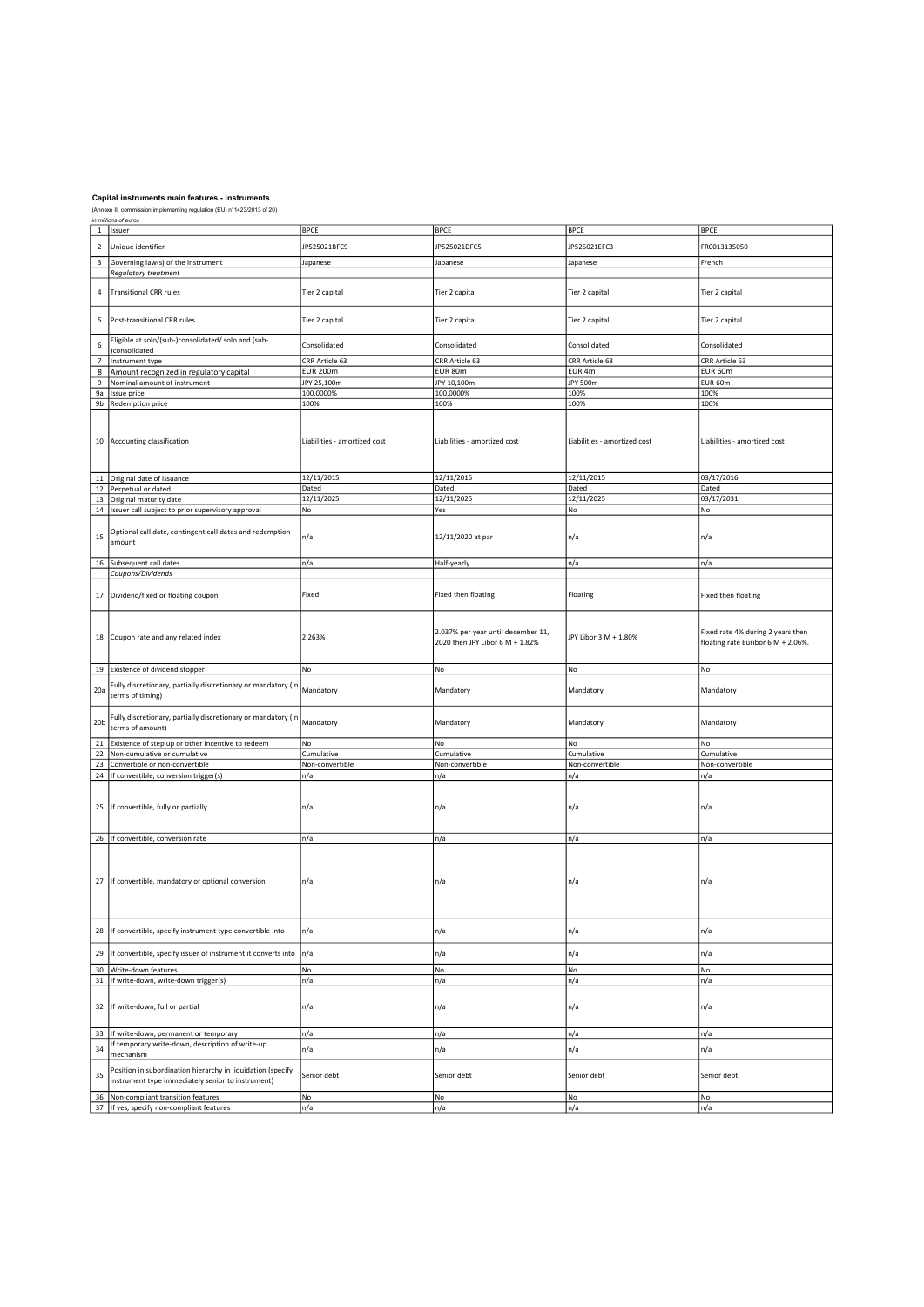|                          | in millions of euros                                          |                              |                              |                              |                              |
|--------------------------|---------------------------------------------------------------|------------------------------|------------------------------|------------------------------|------------------------------|
| $\mathbf{1}$             | Issuer                                                        | <b>BPCE</b>                  | <b>BPCE</b>                  | <b>BPCE</b>                  | <b>BPCE</b>                  |
|                          |                                                               |                              | 144A: US05578QAE35 / Reg S:  |                              |                              |
| $\sqrt{2}$               | Unique identifier                                             | FR0013137791                 | US05578UAE47                 | FR0013162591                 | FR0013155009                 |
|                          |                                                               |                              | New York State               |                              |                              |
| $\overline{\mathbf{3}}$  | Governing law(s) of the instrument                            | French                       |                              | French                       | French                       |
|                          | Regulatory treatment                                          |                              |                              |                              |                              |
|                          |                                                               |                              |                              |                              |                              |
| $\sqrt{4}$               | <b>Transitional CRR rules</b>                                 | Tier 2 capital               | Tier 2 capital               | Tier 2 capital               | Tier 2 capital               |
|                          |                                                               |                              |                              |                              |                              |
|                          |                                                               |                              |                              |                              |                              |
| 5                        | Post-transitional CRR rules                                   | Tier 2 capital               | Tier 2 capital               | Tier 2 capital               | Tier 2 capital               |
|                          |                                                               |                              |                              |                              |                              |
|                          |                                                               |                              |                              |                              |                              |
| 6                        | Eligible at solo/(sub-)consolidated/ solo and (sub-           | Consolidated                 | Consolidated                 | Consolidated                 | Consolidated                 |
|                          | )consolidated                                                 |                              |                              |                              |                              |
| $\overline{\phantom{a}}$ | Instrument type                                               | CRR Article 63               | CRR Article 63               | CRR Article 63               | CRR Article 63               |
| 8                        | Amount recognized in regulatory capital                       | <b>EUR 131m</b>              | <b>EUR 656m</b>              | <b>EUR 175m</b>              | <b>EUR 750m</b>              |
| 9                        | Nominal amount of instrument                                  | USD 150m                     | <b>USD 750m</b>              | <b>USD 200m</b>              | <b>EUR 750m</b>              |
|                          |                                                               |                              |                              |                              |                              |
| 9a                       | Issue price                                                   | 100%                         | 99.995%                      | 98.270%                      | 98.968%                      |
|                          | 9b Redemption price                                           | 100%                         | 100%                         | 100%                         | 100%                         |
|                          |                                                               |                              |                              |                              |                              |
|                          |                                                               |                              |                              |                              |                              |
|                          |                                                               |                              |                              |                              |                              |
|                          | 10 Accounting classification                                  | Liabilities - amortized cost | Liabilities - amortized cost | Liabilities - amortized cost | Liabilities - amortized cost |
|                          |                                                               |                              |                              |                              |                              |
|                          |                                                               |                              |                              |                              |                              |
|                          |                                                               |                              |                              |                              |                              |
|                          | 11 Original date of issuance                                  | 03/17/2016                   | 03/29/2016                   | 05/03/2016                   | 04/22/2016                   |
|                          |                                                               |                              |                              |                              |                              |
|                          | 12 Perpetual or dated                                         | Dated                        | Dated                        | Dated                        | Dated                        |
|                          | 13 Original maturity date                                     | 03/17/2036                   | 03/29/2026                   | 05/03/2046                   | 04/22/2026                   |
|                          | 14   Issuer call subject to prior supervisory approval        | No                           | No                           | No                           | No                           |
|                          |                                                               |                              |                              |                              |                              |
|                          |                                                               |                              |                              |                              |                              |
| 15                       | Optional call date, contingent call dates and redemption      | n/a                          | n/a                          | n/a                          | n/a                          |
|                          | amount                                                        |                              |                              |                              |                              |
|                          |                                                               |                              |                              |                              |                              |
|                          | 16 Subsequent call dates                                      | n/a                          | n/a                          | n/a                          | n/a                          |
|                          | Coupons/Dividends                                             |                              |                              |                              |                              |
|                          |                                                               |                              |                              |                              |                              |
|                          |                                                               |                              |                              |                              |                              |
| 17                       | Dividend/fixed or floating coupon                             | Fixed                        | Fixed                        | Fixed                        | Fixed                        |
|                          |                                                               |                              |                              |                              |                              |
|                          |                                                               |                              |                              |                              |                              |
|                          |                                                               |                              |                              |                              |                              |
|                          |                                                               |                              |                              |                              |                              |
|                          | 18 Coupon rate and any related index                          | 5.70%.                       | 4.875%.                      | 5.875%                       | 2.875%                       |
|                          |                                                               |                              |                              |                              |                              |
|                          |                                                               |                              |                              |                              |                              |
|                          | 19 Existence of dividend stopper                              | No                           | No                           | No                           | No                           |
|                          |                                                               |                              |                              |                              |                              |
|                          | Fully discretionary, partially discretionary or mandatory (in |                              |                              |                              |                              |
| 20a                      | terms of timing)                                              | Mandatory                    | Mandatory                    | Mandatory                    | Mandatory                    |
|                          |                                                               |                              |                              |                              |                              |
|                          |                                                               |                              |                              |                              |                              |
| 20 <sub>b</sub>          | Fully discretionary, partially discretionary or mandatory (in | Mandatory                    |                              |                              | Mandatory                    |
|                          | terms of amount)                                              |                              | Mandatory                    | Mandatory                    |                              |
|                          |                                                               |                              |                              |                              |                              |
|                          | 21 Existence of step up or other incentive to redeem          | No                           | No                           | No                           | No                           |
|                          | 22 Non-cumulative or cumulative                               | Cumulative                   | Cumulative                   | Cumulative                   | Cumulative                   |
| 23                       | Convertible or non-convertible                                | Non-convertible              | Non-convertible              | Non-convertible              | Non-convertible              |
|                          | 24   If convertible, conversion trigger(s)                    | n/a                          | n/a                          | n/a                          | n/a                          |
|                          |                                                               |                              |                              |                              |                              |
|                          |                                                               |                              |                              |                              |                              |
|                          |                                                               |                              |                              |                              |                              |
|                          | 25 If convertible, fully or partially                         | n/a                          | n/a                          | n/a                          | n/a                          |
|                          |                                                               |                              |                              |                              |                              |
|                          |                                                               |                              |                              |                              |                              |
|                          |                                                               |                              |                              |                              |                              |
|                          | 26   If convertible, conversion rate                          | n/a                          | n/a                          | n/a                          | n/a                          |
|                          |                                                               |                              |                              |                              |                              |
|                          |                                                               |                              |                              |                              |                              |
|                          |                                                               |                              |                              |                              |                              |
|                          |                                                               |                              |                              |                              |                              |
| 27                       | If convertible, mandatory or optional conversion              | n/a                          | n/a                          | n/a                          | n/a                          |
|                          |                                                               |                              |                              |                              |                              |
|                          |                                                               |                              |                              |                              |                              |
|                          |                                                               |                              |                              |                              |                              |
|                          |                                                               |                              |                              |                              |                              |
| 28                       | If convertible, specify instrument type convertible into      | n/a                          | n/a                          | n/a                          | n/a                          |
|                          |                                                               |                              |                              |                              |                              |
|                          |                                                               |                              |                              |                              |                              |
| 29                       | If convertible, specify issuer of instrument it converts into | n/a                          | n/a                          | n/a                          | n/a                          |
|                          | Write-down features                                           |                              |                              |                              | No                           |
| 30                       |                                                               | No                           | No                           | No                           |                              |
| 31                       | If write-down, write-down trigger(s)                          | n/a                          | n/a                          | n/a                          | n/a                          |
|                          |                                                               |                              |                              |                              |                              |
|                          |                                                               |                              |                              |                              |                              |
| 32                       | If write-down, full or partial                                | n/a                          | n/a                          | n/a                          | n/a                          |
|                          |                                                               |                              |                              |                              |                              |
|                          |                                                               |                              |                              |                              |                              |
|                          | 33 If write-down, permanent or temporary                      | n/a                          | n/a                          | n/a                          | n/a                          |
|                          | If temporary write-down, description of write-up              |                              |                              |                              |                              |
| 34                       | mechanism                                                     | n/a                          | n/a                          | n/a                          | n/a                          |
|                          |                                                               |                              |                              |                              |                              |
|                          | Position in subordination hierarchy in liquidation (specify   |                              |                              |                              |                              |
| 35                       | instrument type immediately senior to instrument)             | Senior debt                  | Senior debt                  | Senior debt                  | Senior debt                  |
|                          |                                                               |                              |                              |                              |                              |
| 36                       | Non-compliant transition features                             | No                           | No                           | No                           | No                           |
|                          | 37 If yes, specify non-compliant features                     | n/a                          | n/a                          | n/a                          | n/a                          |
|                          |                                                               |                              |                              |                              |                              |